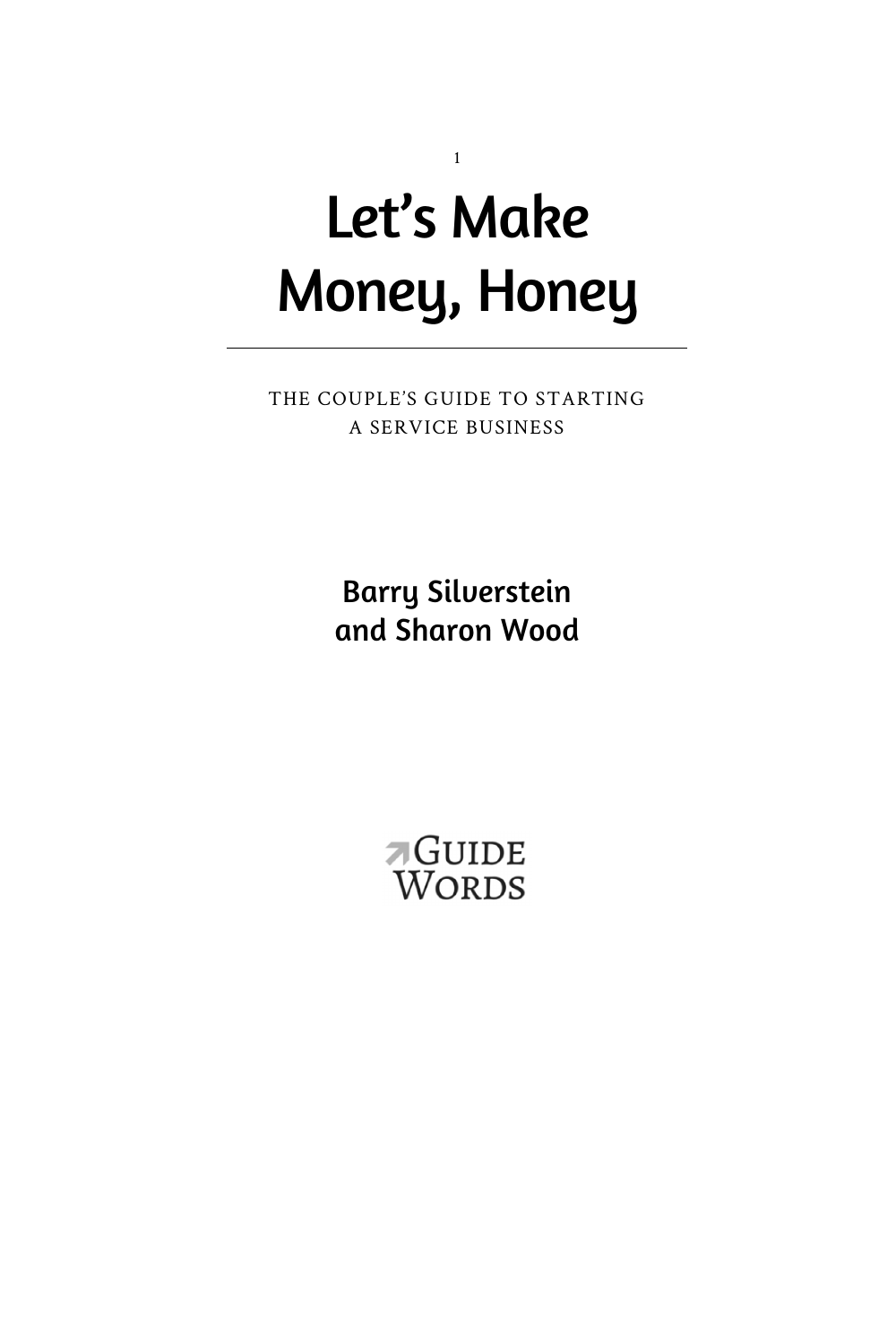#### **THIS IS A FREE SAMPLE CHAPTER FROM THE BOOK.**

Copyright © 2015, Barry Silverstein and Sharon Wood

All rights reserved. No part of this publication may be reproduced without written permission from the publisher except in cases of fair use. Contact the publisher for permissions use. The authors and publisher have made every effort to ensure that the information in this publication is correct; however, neither authors nor publisher will accept any liability to any party for any loss, damage, or disruption caused by errors or omissions, whether such errors or omissions result from negligence, accident, or any other cause. The information provided by the authors is not intended to represent legal, financial, or business counsel. The opinions expressed are solely those of the authors.

GuideWords Publishing 5 Blue Damsel Court Candler, NC 28715 USA www.guidewords.pub guidewordspub@gmail.com

Book Layout ©2013 BookDesignTemplates.com

Let's Make Money, Honey by Barry Silverstein and Sharon Wood—1st ed. Library of Congress Control Number 2015946471 ISBN 978-0-9965760-0-0

Printed in the United States of America.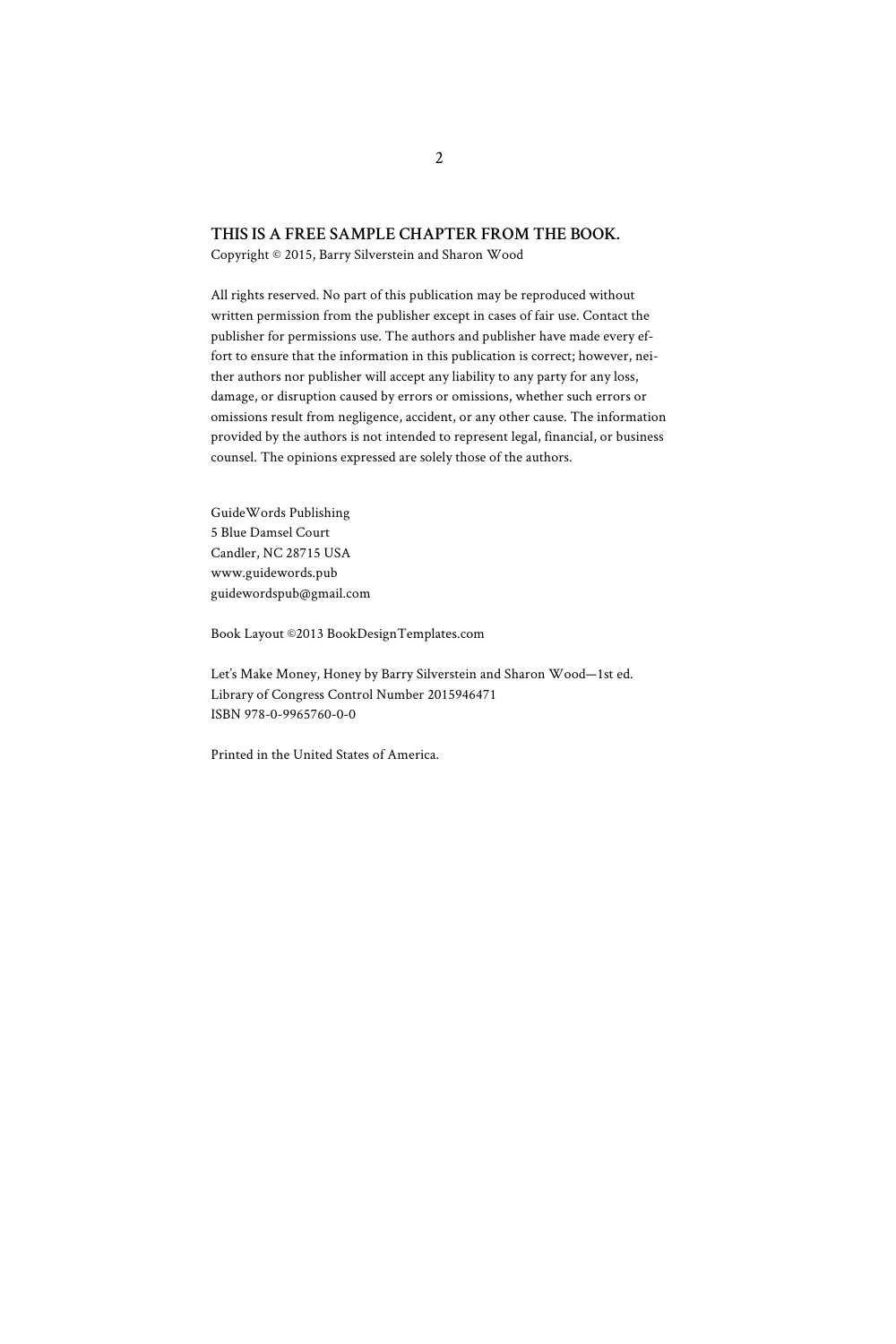# **Contents**

[This is a listing of the book's entire contents. Only the Introduction and Chapter 1 are included in this free sample.]

About this Book

Introduction: Love and Money

- 1. Owning a Service Business Together
- 2. Planning the Business
- 3. Outfitting the Business
- 4. Business Operations
- 5. Launching the Business
- 6. The Business of Service
- 7. Managing Growth
- 8. When It's Time to Exit the Business
- 9. Can We *Really* Work Together?
- 10. Lessons Learned

Afterword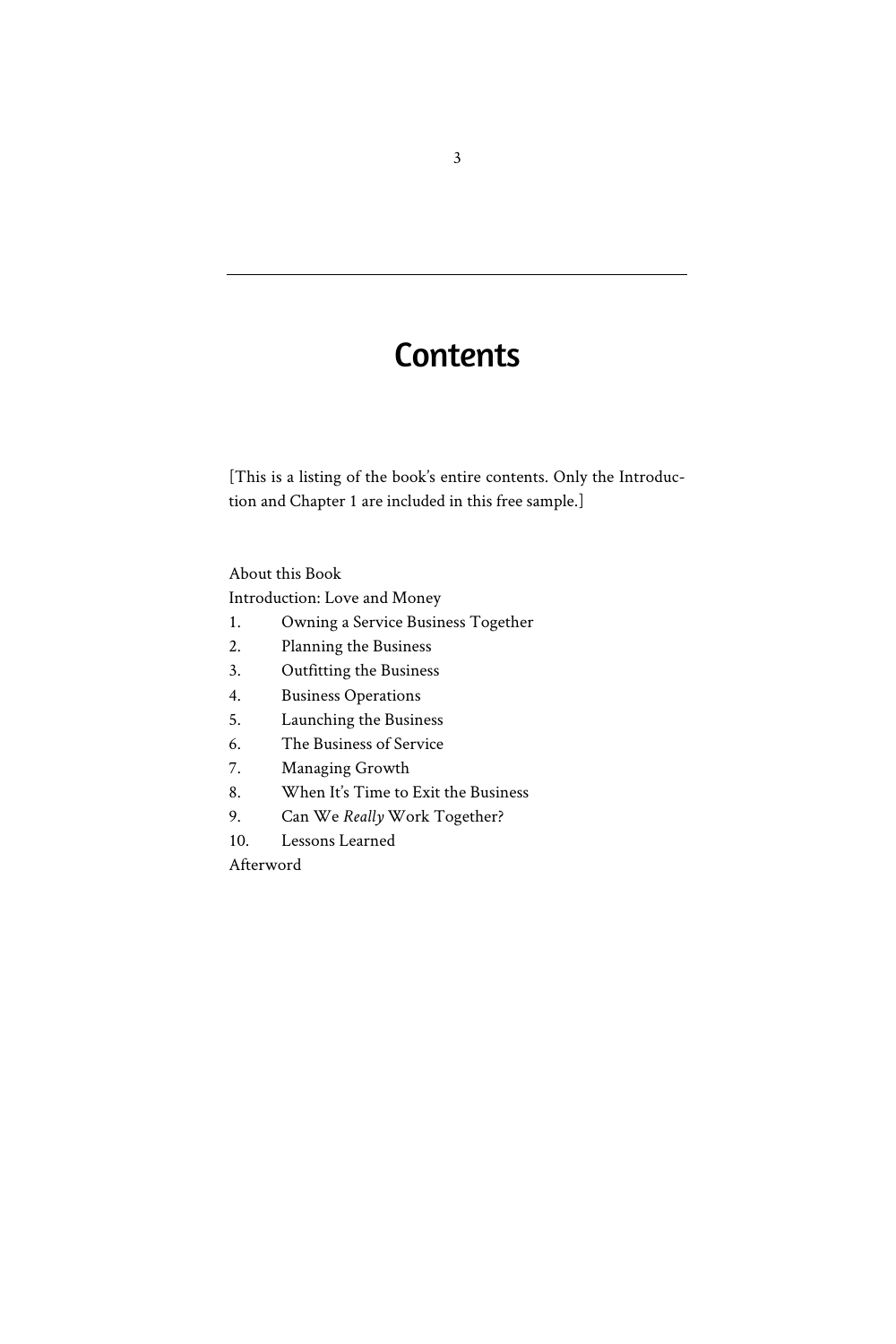Resources Notes Acknowledgments About the Authors About GuideWords Publishing Index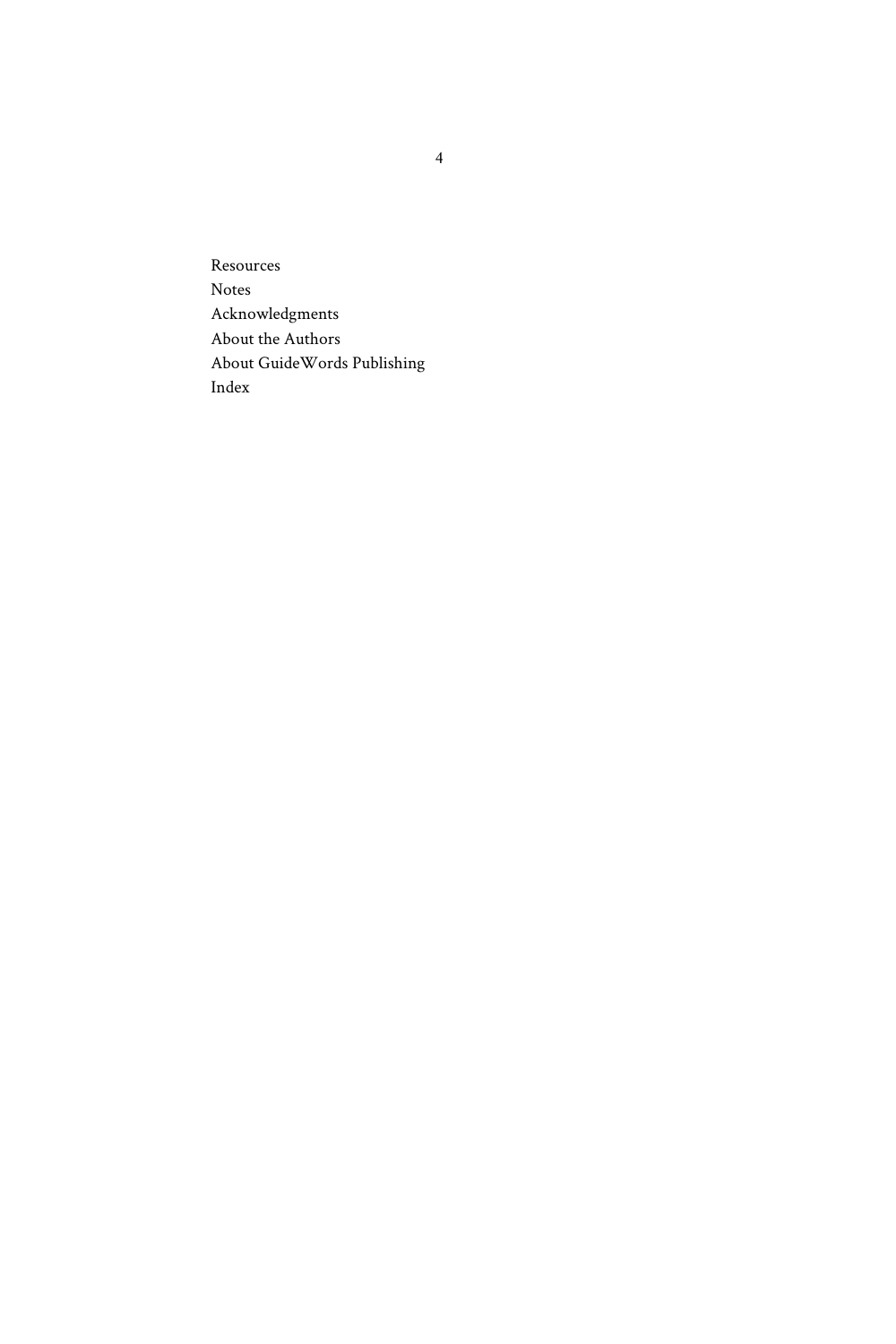### About this Book

Our objective in writing *Let's Make Money, Honey* is to discuss the unique aspects of running a business as a couple, as well as the special nature of running a service business. The book should be of value to two kinds of readers:

- 1. **Couples who are evaluating whether or not they want to start a service business together.** This book should help you determine if you have the skills to start a business as well as the "business compatibility" needed to work together.
- 2. **Couples who have already decided to take the plunge and start a service business together.** This book will function as your blueprint and show you what you need to do, step by step in sequence, to start and run a service business together. It will help minimize the risk associated with starting a new business.

*Let's Make Money, Honey* is relevant for any couple thinking about starting a service business together, but it should be especially pertinent to mature couples who may be looking for the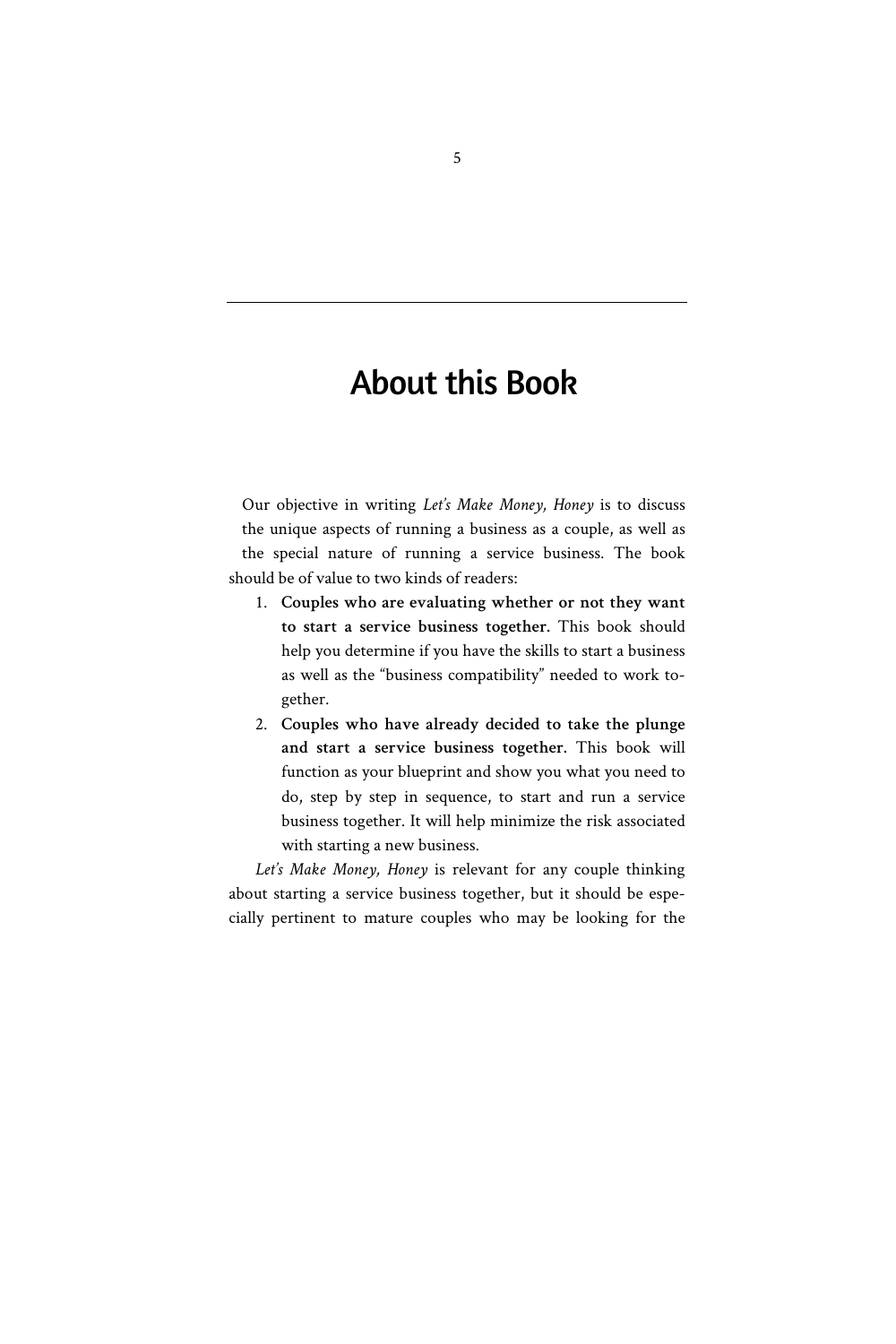"what's next" in their work lives and see real potential in being partners in a pre-retirement business.

As baby boomers, we started a business together later in life, after we already had successful careers and raised children. Our goal was to build a small pre-retirement business together and run it for a fixed period of time.

Here we tell the story of how we started and ran our service business and eventually sold it. You'll notice that we get into a significant amount of detail about the nitty-gritty of running our particular business. As you read the book, you may wonder why we spent time on details that seem to apply only to our business. When you understand at the detail level what it took for us to run our business, you'll be able to apply these experiences to your own business. What we went through is sure to be similar to the challenges you will face, because service businesses have a lot in common, especially in the way they treat customers as clients. In a service business, it's all about building client relationships.

Each chapter logically follows the other, showing the progression of the business. Most readers will derive the most benefit from the book by reading the chapters in order, but if you are just interested in certain aspects of running a service business and would like to skip around, that's okay too.

Chapters have a brief introduction – just scan the bulleted copy at the start of the chapter to learn about its basic content. At the close of each chapter is a section called "Consider This…" This is our take on the lessons you can take away from each chapter. We've also included "Lessons Learned" at the end of the book. This closing chapter should make the story of our particular business broadly applicable to any service business.

One last note about our voice: For the most part, we wrote as the collective "we" because our business operated as a very close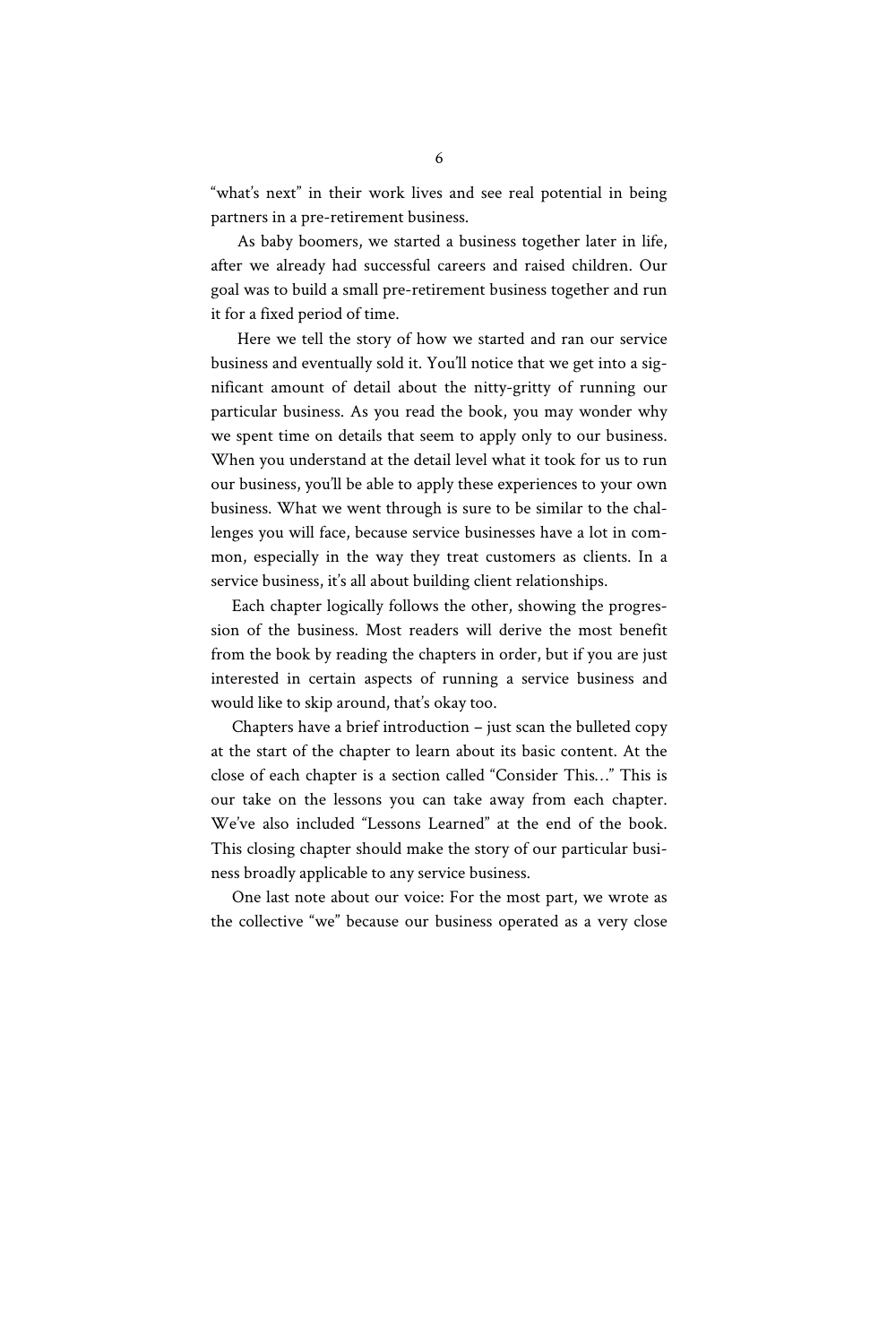partnership (we're married to each other and owned a business together). Still, there were many times we had to describe each other's distinct roles, so we "stepped outside ourselves" and wrote about each other from a comfortable distance. We thought this was important, since defining each person's individual responsibilities is a big challenge for couples who run a business together. It allowed us to make unique observations about each other's roles and reactions.

We hope you enjoy reading about our journey.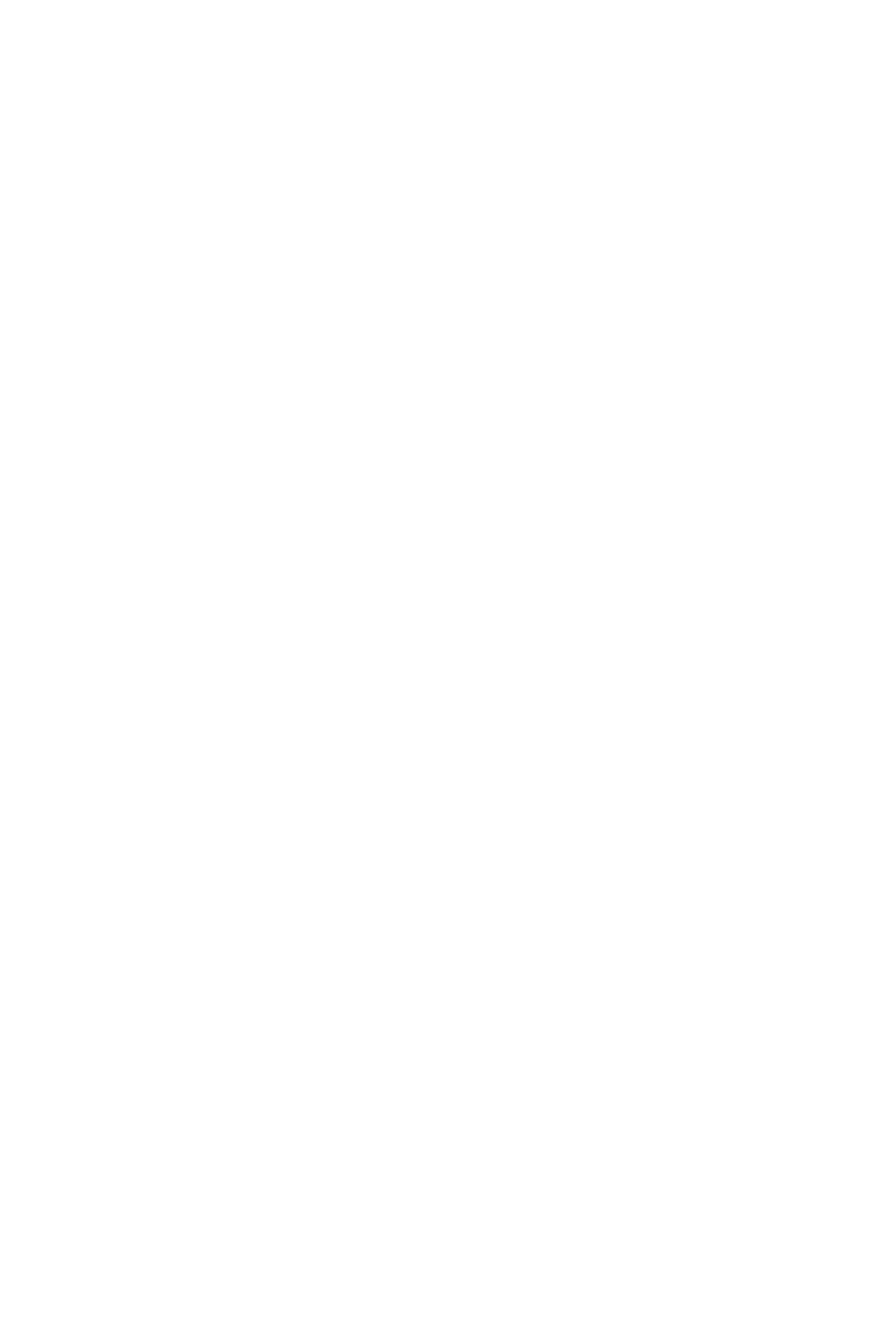### INTRODUCTION

### Love and Money

ou're a couple in a loving relationship. You care about and support each other in your life's endeavors. Maybe you've wondered if you can translate the power of that personal relationship into a business relationship. Maybe you've even talked about running a business together. Maybe you've said to each other, not so jokingly, "Let's make money, honey." Y

The idea of starting and running a business together isn't for everyone: It is a unique escalation of a personal relationship that brings with it new and different kinds of pressure. The simple fact is it takes a special ability to be both life and business partners. Some couples could never imagine working with each other, while others are excited by the idea. Owning a business together is a phenomenon that is becoming more common – and when it succeeds, couples that are also business partners gain a new sense of joint pride and satisfaction.

Couples can decide to go into business together at any age. Some couples may have the entrepreneurial urge toward the be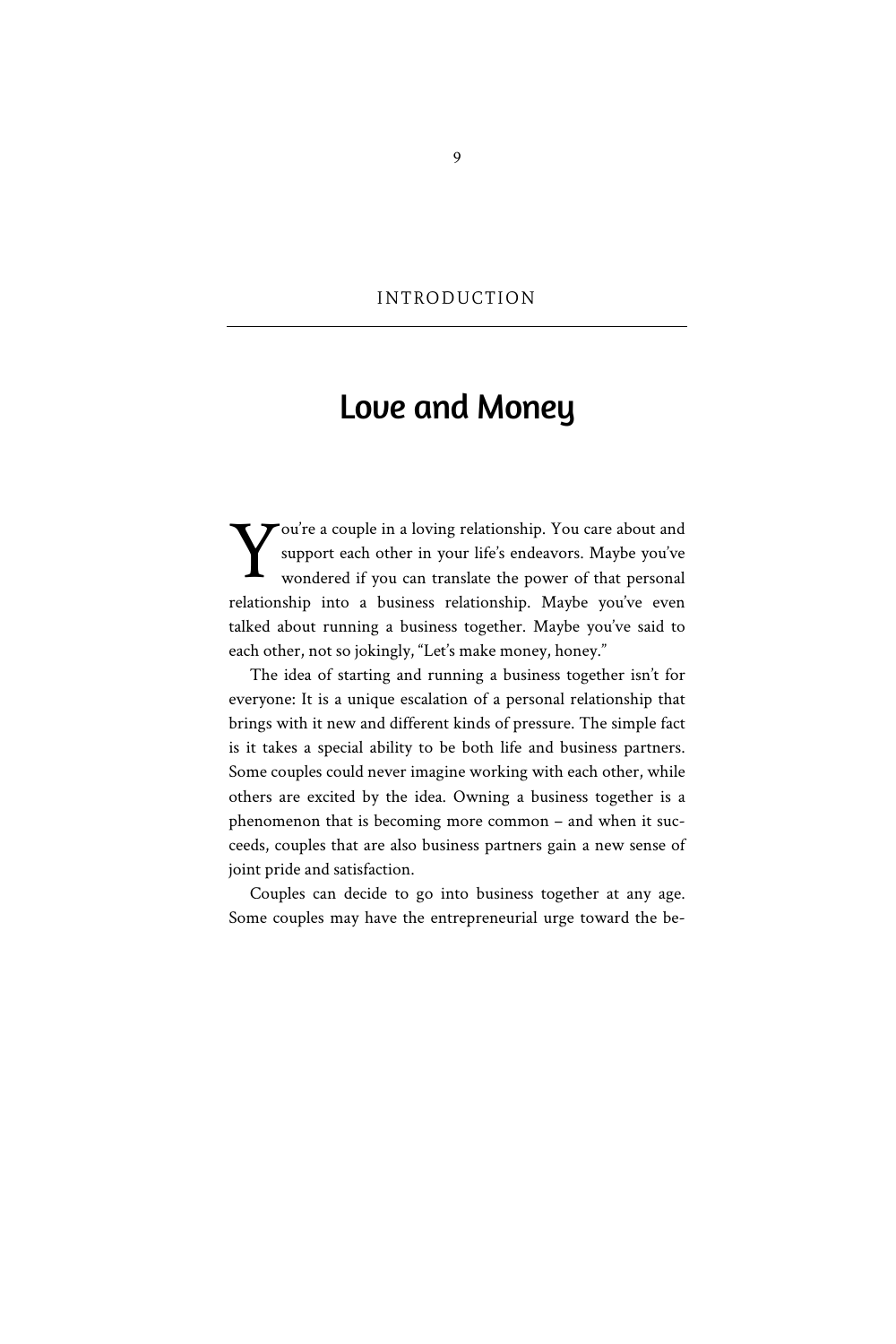ginning or in the middle of their careers. Others, like us, may find that being in business together is a viable encore career. Mature couples that tire of being in the workforce or leave jobs involuntarily could view a collaborative business as a fresh new opportunity to do something different and meaningful. Starting a business together later in life is a challenge, but it can be renewing and invigorating.

We really never thought about starting a business together until we decided to relocate and change our lifestyle. We had met at a company and worked together there. Our working relationship evolved into friendship, marriage, and then working together again at a company started by one of us.

The idea for starting a business as partners arrived fairly late in our lives. As baby boomers in our fifties with a daughter who was about to go off to college, we both wanted to find a way to exit our busy, stress-filled professions. We made a major life decision, left our jobs, and moved from New England to North Carolina. With both careers up in the air and a desire to be in charge of our own destiny, going into business together seemed to be a natural next step for us.

Apparently, we weren't the only boomers with entrepreneurial dreams. In 2013, for example, "businesses started by those ages 55 to 64 accounted for nearly one-quarter of all new businesses started," reported Dane Stangler, Vice President, Research and Policy of the Ewing Marion Kauffman Foundation in February 2014. Stangler added, "What might be more startling to many observers is that Americans in the 55 – 64 age group start new businesses at a higher *rate* than those in their twenties and thirties. This has been true, by the way, in every single year from 1996 to 2013." <sup>1</sup> Add this to the fact that family businesses make up over 80 per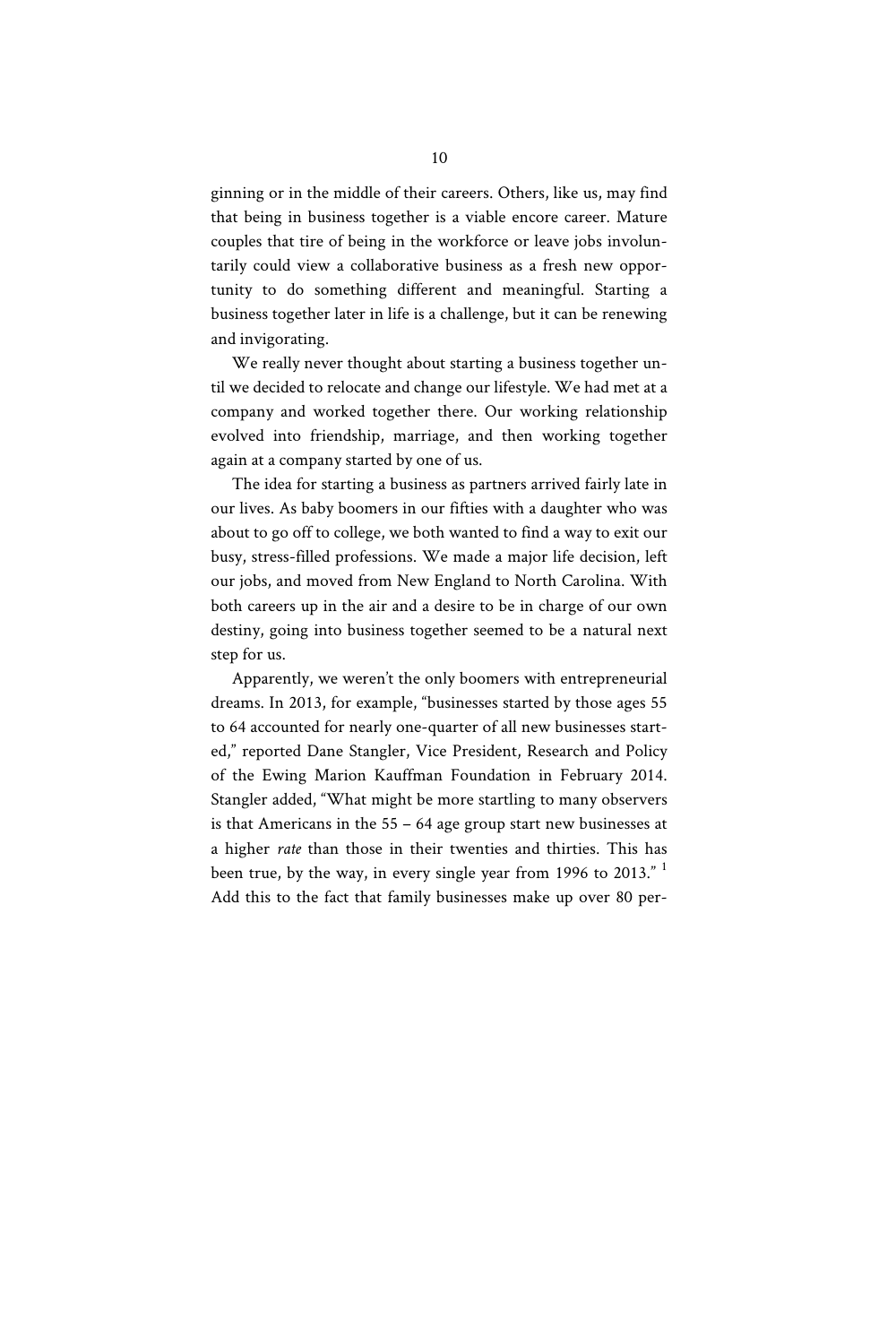cent of all business enterprises in North America<sup>2</sup> and starting a business as a couple looks pretty promising.

We're hopeful that our story will inspire couples with a desire to work together, regardless of age, to take the plunge – but to do so with their eyes wide open. It can be very fulfilling to both live together and work together in the same business, but as you'll see, doing so is not without its many challenges. In this book, we've mapped out exactly how we started our business, the steps we took to get it off the ground, and all the things we did to make it successful. We'll also tell you about the most surprising thing of all – how we ended up selling our business to a completely unexpected buyer.

But before you learn about the service business we ran together, we thought it might be useful to share the story of how we got there in the first place.

### A DIRECT MARKETING LOVE STORY

We both worked for a firm that specialized in fund raising, Epsilon Data Management (Epsilon for short), in a city near Boston, Massachusetts. Barry had started Epsilon's corporate communications department, but after several years of running it, decided to leave to try his hand at being a creative director at a small ad agency. Sharon, meanwhile, was executive assistant to an Epsilon cofounder/senior vice president of marketing.

The department Barry left behind, now called marketing communications, needed a strong, competent manager, which turned out to be Sharon – so she ended up running the department that Barry started. But Barry realized that the agency he joined wasn't a good fit. Before he left, he called Epsilon's president for a reference. Instead of giving Barry a reference, the president urged him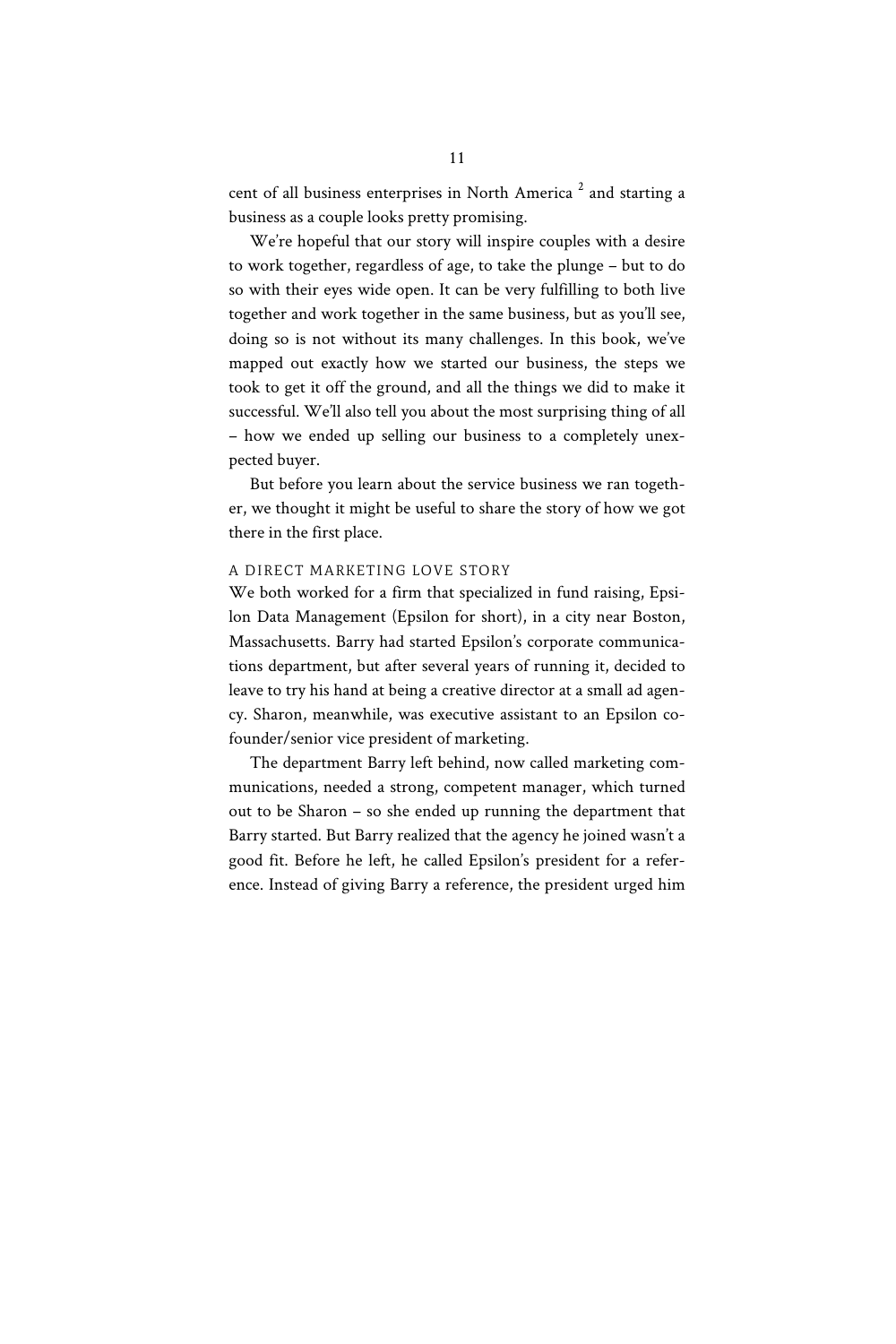to return to the firm to head Epsilon's newly formed creative services department, so Barry came back.

Now the wheel of fate that would bring Barry and Sharon together took an interesting turn. Sharon's department needed to get copy and art produced for Epsilon's marketing materials. Barry's department served Epsilon's clients, but also had to meet the company's own needs. Sharon became an "internal client" of Barry's department, and the two managers began to work together.

To be honest, it wasn't love at first sight. In fact, Sharon says she often got the feeling Barry would run the other way when he saw her coming. It wasn't that he didn't like her (their later relationship would prove otherwise), it was that her projects were "non-revenue" related. As any agency creative director worth his salt will tell you, internal work takes a back seat to work from clients who are paying the bills. Still, these strange bedfellows (so to speak) had to work together. Along the way, they became friends.

Then Barry, always the entrepreneur, got the bug to do something different again. Epsilon had been successful servicing certain niches, expanding from its nonprofit base into frequent traveler programs and financial services. An untapped sector was technology, an area that intrigued Barry. This was at a time when information technology was booming in Massachusetts. Barry's idea was for Epsilon to service the high tech niche. Epsilon's management wasn't interested, however, so Barry began to think about a way to pursue the idea.

He decided he would start his own direct marketing agency to specialize in high tech, calling it "Directech," a name that represented "direct marketing for technology companies." He resigned from Epsilon in 1983 and opened a small office in Waltham, Massachusetts.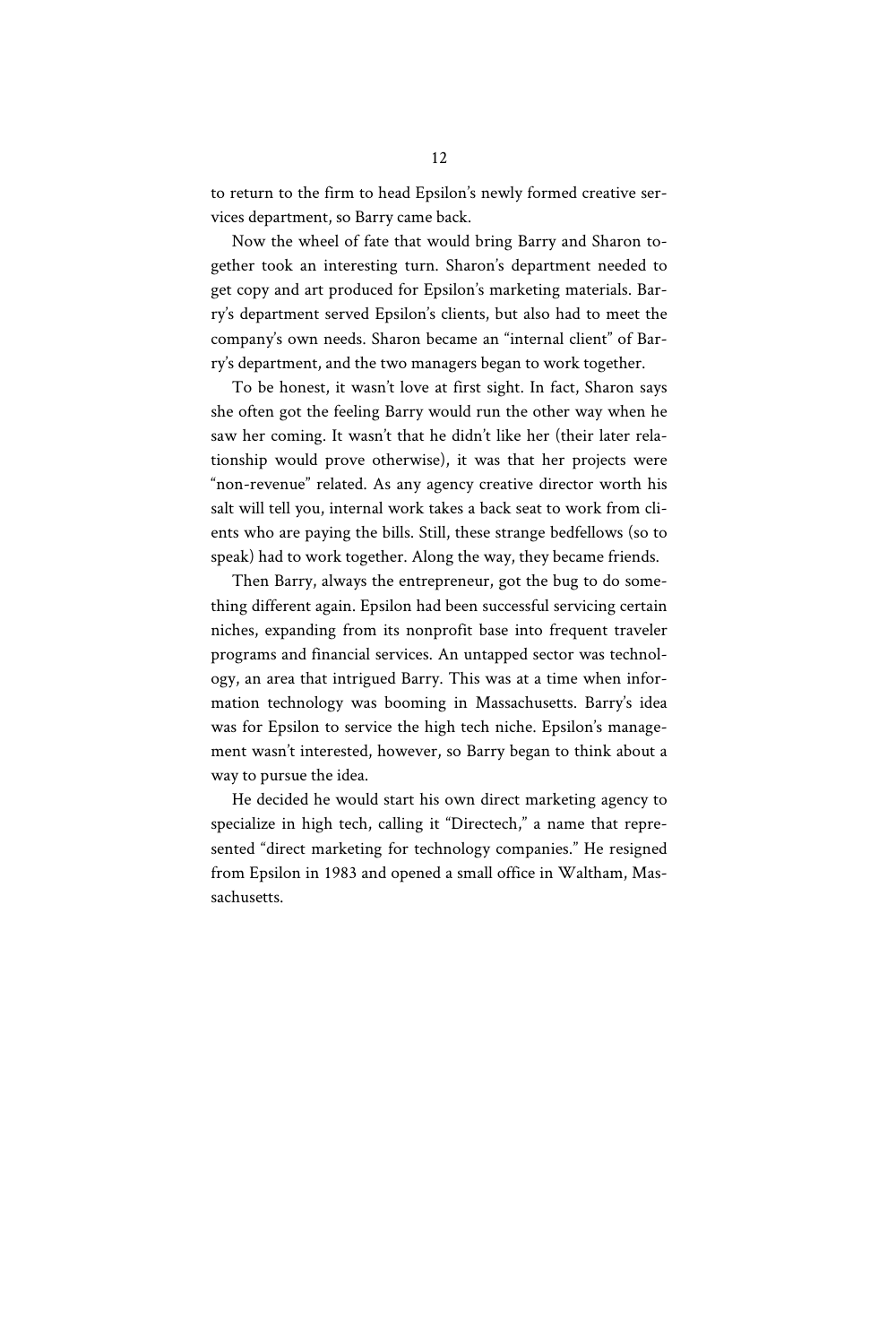Barry left Epsilon, but he didn't lose touch with his friend Sharon. In fact, Sharon took an interest in Barry's fledgling agency. She would sometimes refer a prospect that was inappropriate for Epsilon to Barry, and one of those prospects became a client. To thank Sharon, Barry invited her to dinner.

Both of us had been recently divorced, so dinner turned out to be a bit more than business. In fact, that dinner was the beginning of a lasting relationship, one that led to marriage. We had Epsilon to thank for bringing us together, and when people asked how we met, we would tell them about our "direct marketing love story."

Turns out we had a kind of love affair with direct marketing as well. While Barry was building Directech, Sharon decided to make a move herself. She left Epsilon to take a job with a hot new direct marketing software company. Both of us were entrenched in the direct marketing industry but in different areas.

When we decided we wanted to have a child together, Sharon re-evaluated her job. We knew that, once she had a baby, it would make more sense for her to return to work part-time, but that wasn't an option her employer was willing to consider.

#### JOINING FORCES

That's when the thought occurred to us that the best solution to the problem could be for Sharon to work at Directech on a parttime basis. The agency was growing and Barry was handling all new business prospecting and presentations himself. Sharon was a skilled marketing and sales professional who knew the direct marketing business well. If she could lead the prospect generation and qualification effort, it would be a huge help. So we thought, why not join forces and work together?

The idea sounded good. We were already confident we could collaborate successfully at Directech because we had worked to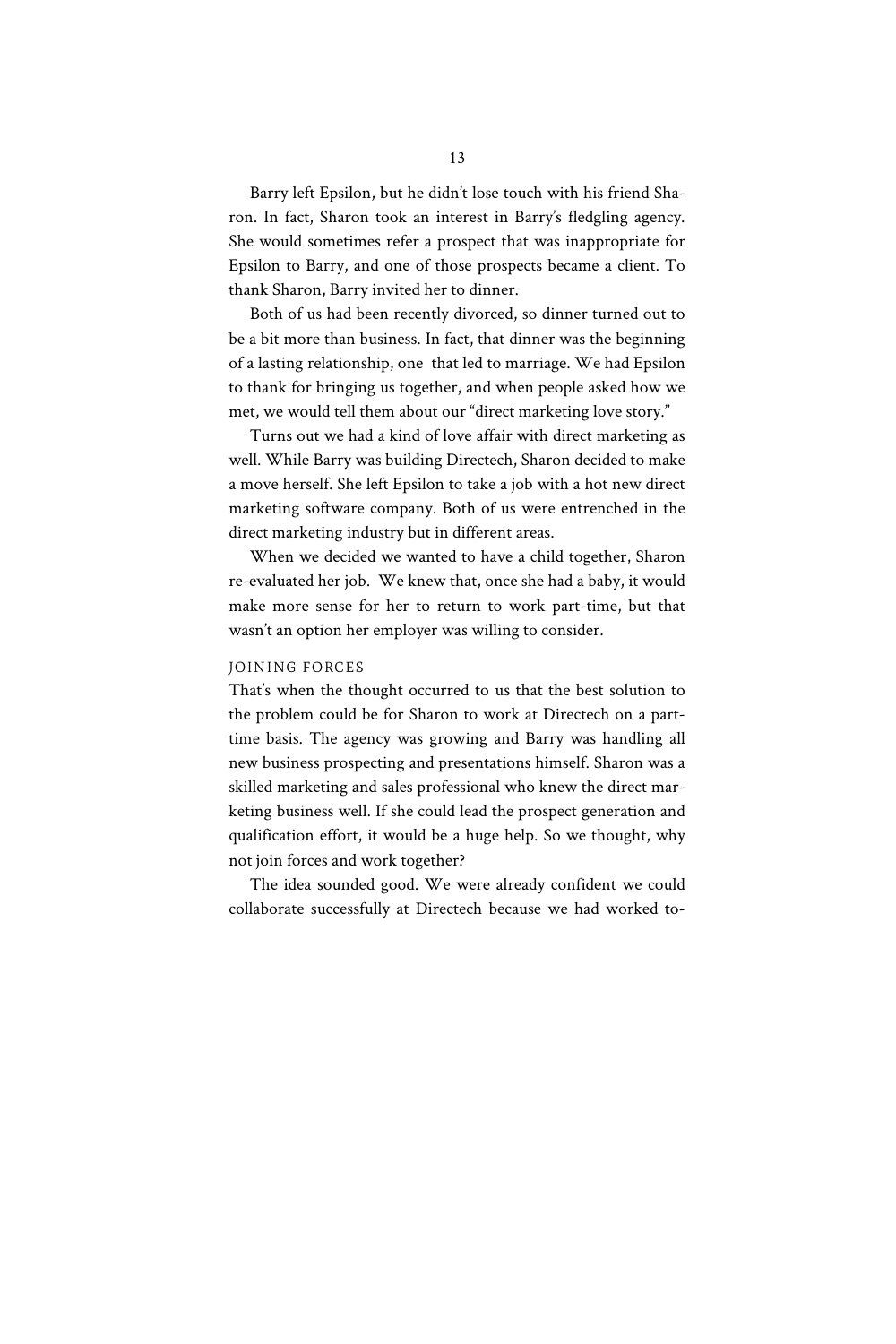gether at Epsilon. Barry was a conceptual, big idea person with creative writing ability. Sharon was a pragmatic, detail-oriented person with sales ability. Both of us were somewhat obsessive about work quality and deadlines. We had unique but complementary skill sets.

We did feel uncomfortable about one thing, though: the "boss's wife syndrome." We really didn't want an employee to be in the precarious position of getting caught between the two of us. We also didn't want any employee to report to Sharon, because they may have resented her part-time status. As a result, we carefully structured Sharon's job so it would be purely a new business function with no responsibility for existing client work. To make sure we were being completely objective about Sharon's position, Directech's Chief Operating Officer, not Barry, created and managed her compensation plan.

There was another more subtle aspect to Sharon's joining Directech: She retained her professional name, Sharon Wood. This helped maintain a psychological separation between us within the agency and, more importantly, outside the company. Again, we didn't want prospective clients or clients, for that matter, to be distracted by the fact that we were married.

We guarded the "secret" well; in many cases, prospects and clients had no idea we were husband and wife. This led to a few amusing occurrences. One time, a prospect off-handedly mentioned to Sharon, "You and Barry must know each other pretty well – you seem to complete each other's sentences." Another time, when we decided to treat ourselves to an overnight at a Cambridge hotel, we went down to brunch the next morning only to find, to our horror, a prospect of the agency seated at a nearby table. We didn't want the person to wonder what Directech's president and sales director were doing having brunch together on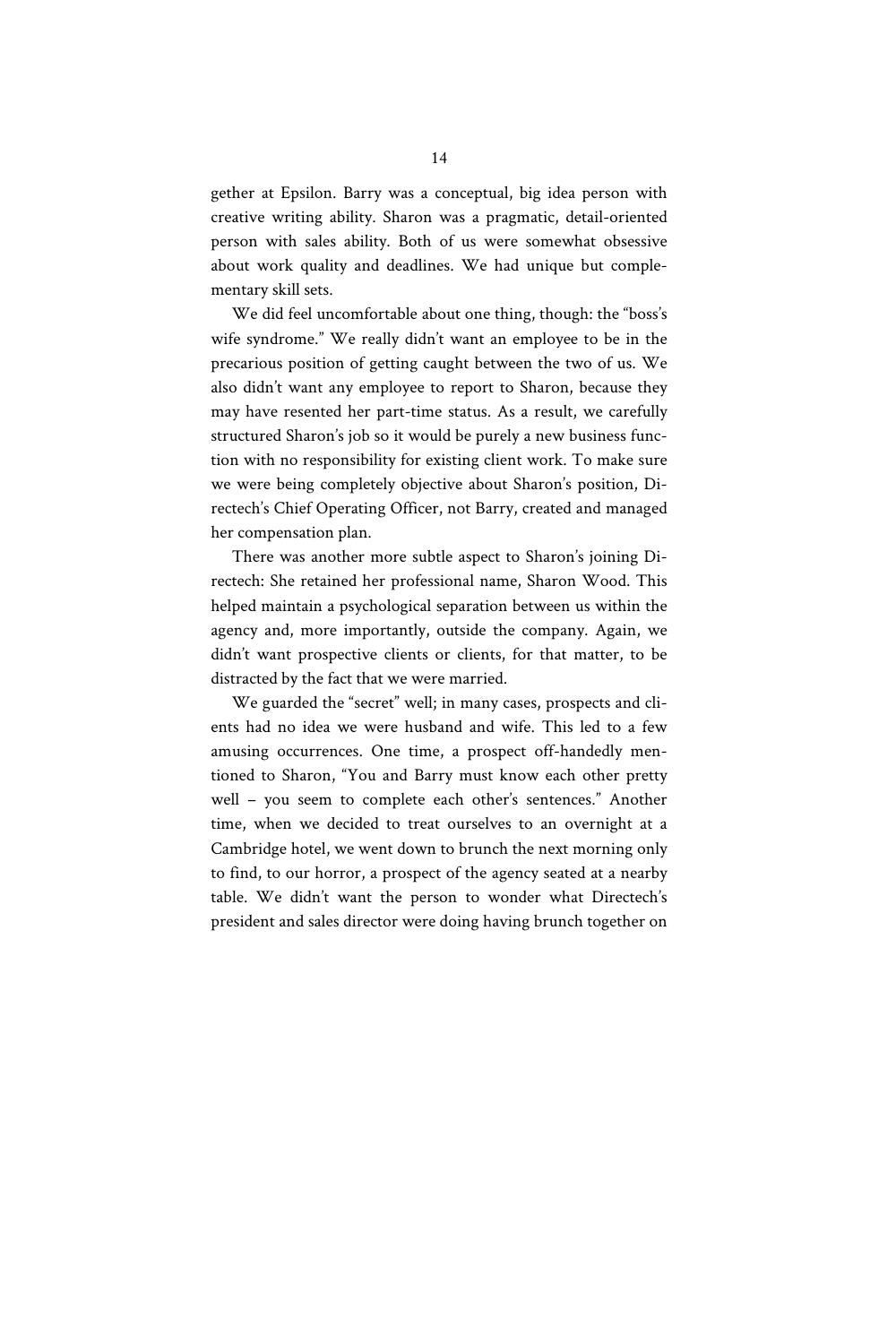a Sunday, so we went over to the table to say hello. Sharon smiled and said, "You may not have known this, but Barry and I are married." That diffused what could have otherwise been an embarrassing situation.

### WORK AND FAMILY: A DELICATE BALANCE

For the most part, being a husband and wife team at Directech was no problem for us or our employees. We did a good job defining our roles and delineating our responsibilities. Workplace conflicts rarely occurred. There was great joy associated with working together to bring in new business. While we sometimes wondered if it was a good idea for both of our incomes to be dependent on the same company, we had every confidence that we would be able to keep growing the agency. Thankfully, we were successful, so we had the additional joy of watching the agency prosper.

The biggest challenge was the fact that it was very difficult to turn the business off at the end of the work day. Still, we were generally able to maintain a fairly healthy balance – even if our young daughter would often proclaim at dinner, "Could you please stop talking about work?!" Working together at Directech proved to us that it was indeed possible to be a happily married couple and business colleagues as well. It laid the groundwork for something we had never anticipated – starting and running a service business together. And that's the rest of the story.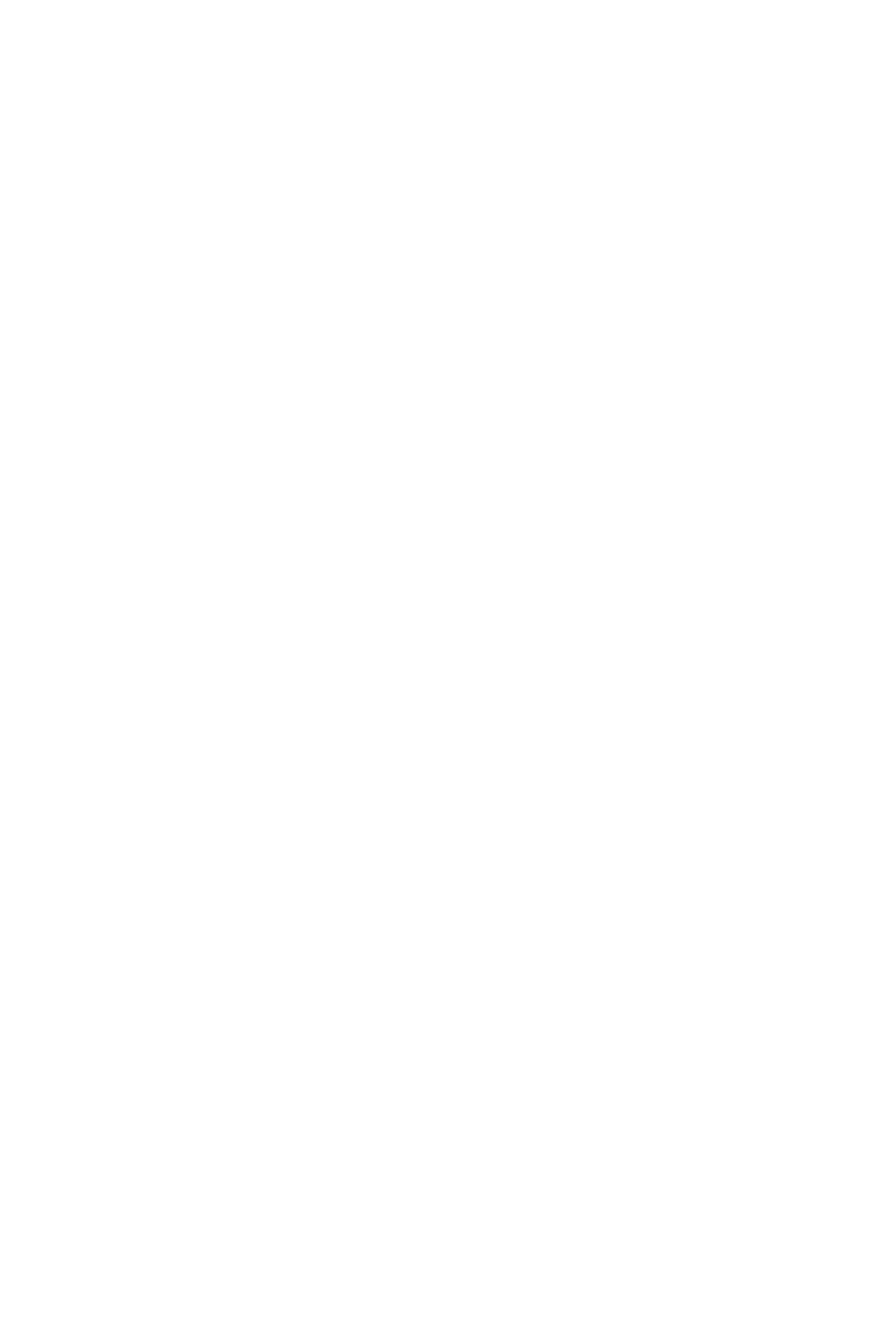# Owning a Service Business **Together**

wning a service business together is exciting, exhilarating and challenging. It creates a whole new dynamic in your relationship. O

- We had the advantage of working together at two different companies before we started a business as a couple. In fact, we were business colleagues before we got married. This gave us the opportunity to understand each other's strengths and weaknesses and learn how to blend our styles to work together.
- Compatibility as a couple is not the same thing as compatibility as business owners. Some couples love each other but could never work together. Be honest with yourselves about whether you are "business compatible." Understand the additional pressure working together can put on your relationship.
- Keep your working relationship professional, especially when you are dealing with employees or clients. Exposing others to your personal lives could make them feel uncom-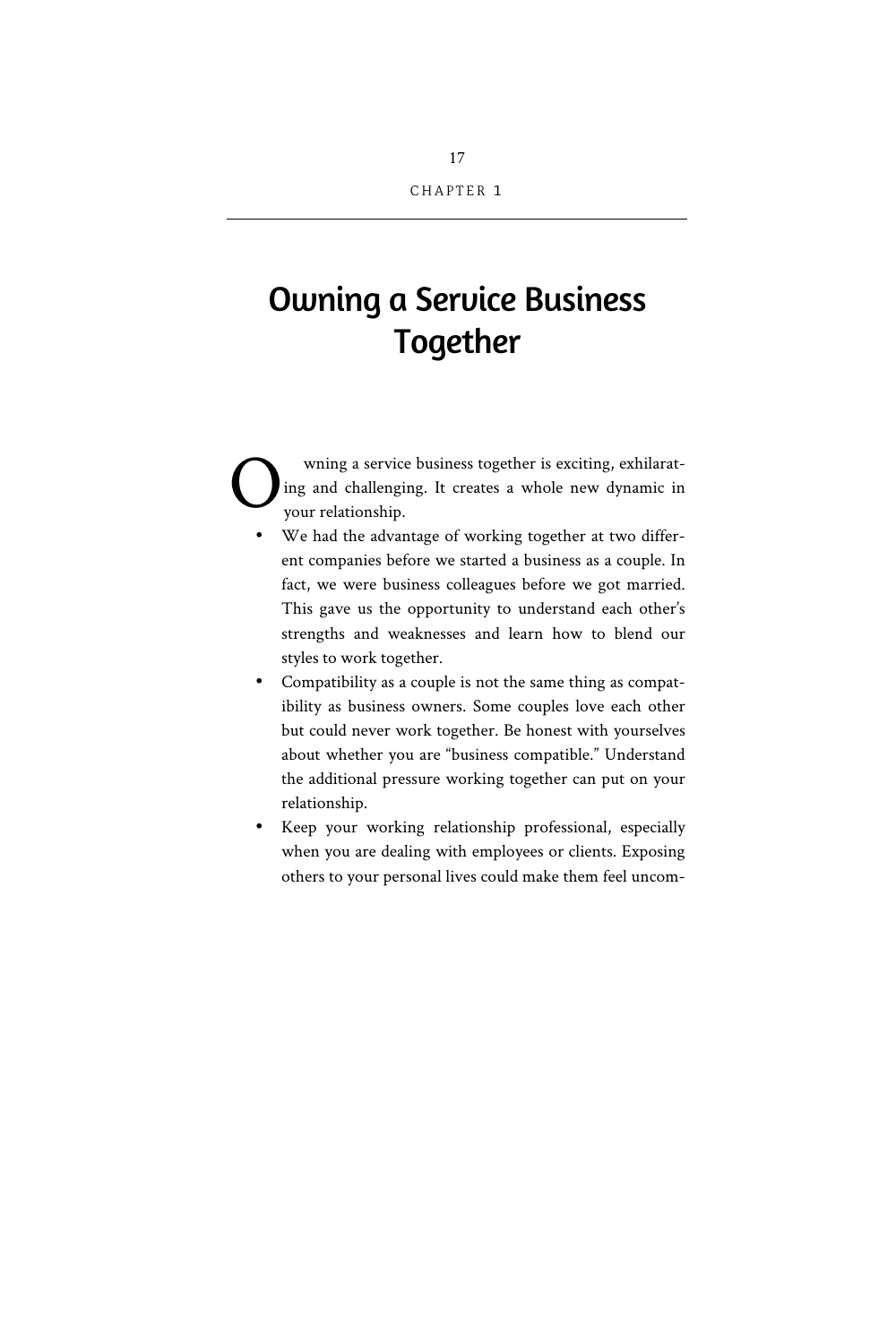fortable or embarrassed. Never let an employee get caught in the middle of a couple's disagreement.

If you share a common passion and build your service business around it, you will find it much easier to work together. Working with a common vision and purpose helps you overcome potential conflict in the way you run the business.

Owning a service business together was a natural progression for us rather than a pre-meditated plan. We had already worked together at two different companies. But then two events occurred that laid the foundation for starting a business of our own.

First, Sharon decided she wanted to make a career change. She was tired of her professional career in marketing and sales. She took some time off to consider her next move and realized that what she really wanted to do was work with dogs. She had loved dogs all her life. We both had dogs as kids and we owned dogs throughout our marriage. Sharon explored a number of possible career paths and felt most comfortable with dog grooming. She was drawn to the idea of making dogs feel and look good. Sharon apprenticed at a retail dog grooming salon and enjoyed it so much that she enrolled in dog grooming school.

Barry was going through some changes of his own. Directech, the direct marketing agency he founded, had grown into a wellrespected \$5 million profitable business, and it was now approaching its twentieth anniversary. Barry and his partner had started to discuss an exit strategy, but they didn't have to think about it for very long. In 2003, with little warning, one of the agency's two biggest clients filed for bankruptcy, leaving Directech with receivables it was unable to collect. Rather than put all of the employees out of work, Barry and his partner were able to strike an agree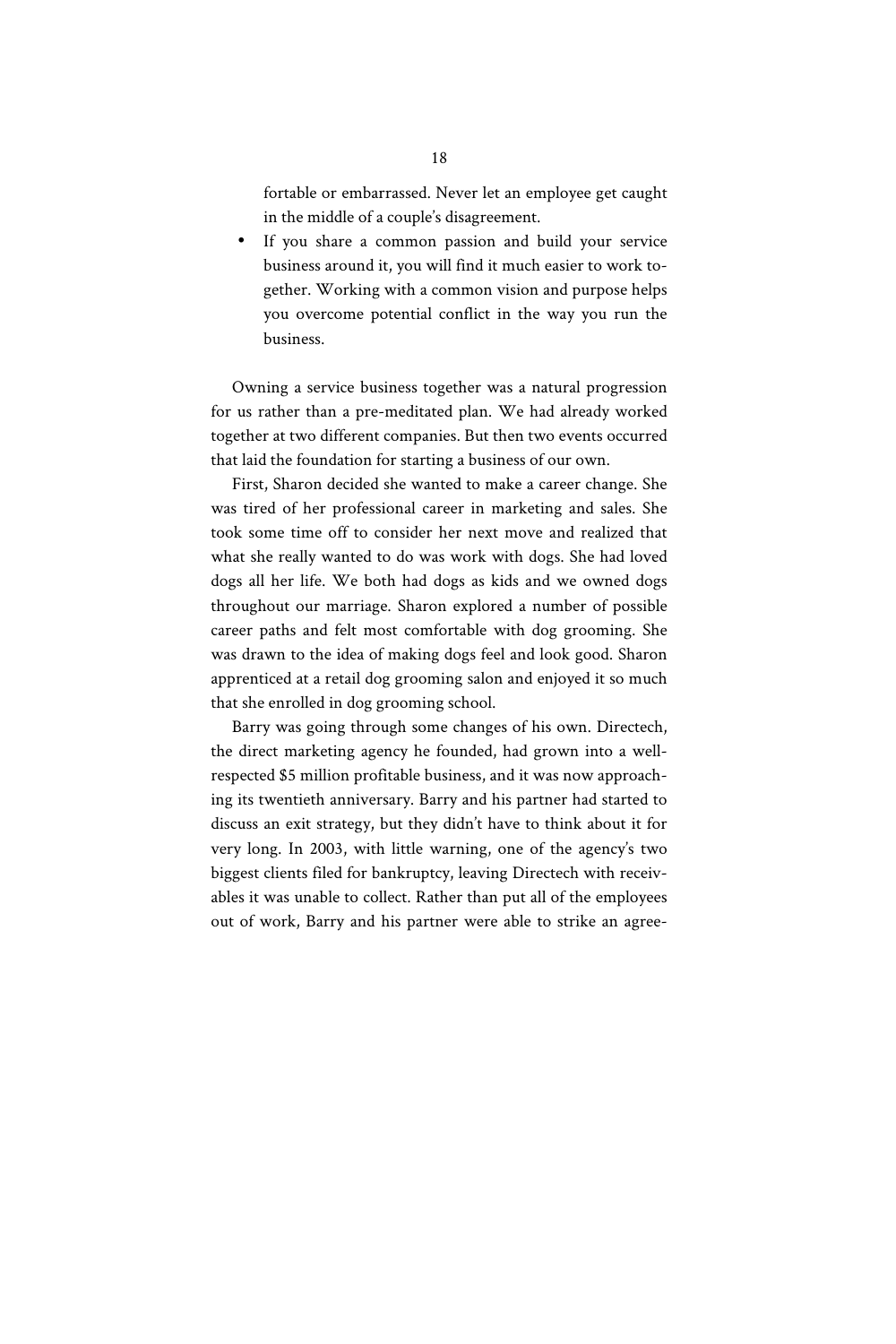ment with a large Boston ad agency to hire half of the agency's employees, including Barry, and add Directech's other large client to its roster.

### RELOCATE AND REWIRE

We didn't realize at the time that these two events – Sharon beginning a new career and Barry leaving the agency he founded – would intersect and be the catalyst for starting a new life as well as starting a new business together. Our daughter would soon be going off to college and we both felt a yearning to make a bold change. We wanted to live somewhere different and do something different. While we loved the Boston area, we were getting tired of the cold, snowy winters and the high cost of living. Barry was now commuting into the city from a suburb west of Boston and it was a real drag. Sharon was working as a groomer for a kennel but wanted more flexibility in her schedule. We were boomers in our fifties looking for the opportunity to rewire our careers and our lives. We worked out a plan with our financial adviser so that making such a major move would be feasible.

The "somewhere different" turned out to be Asheville, North Carolina. We had visited this small city in Western North Carolina several times and thought it would be a great place to live, so that's where we decided to relocate. The "something different" was less obvious. Sharon enjoyed dog grooming, but she wanted to regain her independence instead of working for someone else. Barry wanted to leave the ad agency business and work as a freelance writer part-time, but he also had the entrepreneurial bug. That's when we said to each other, "Let's make money, honey…in a business together."

Since we had worked together for years in a service business, we knew we had complementary skills, and we both felt comfort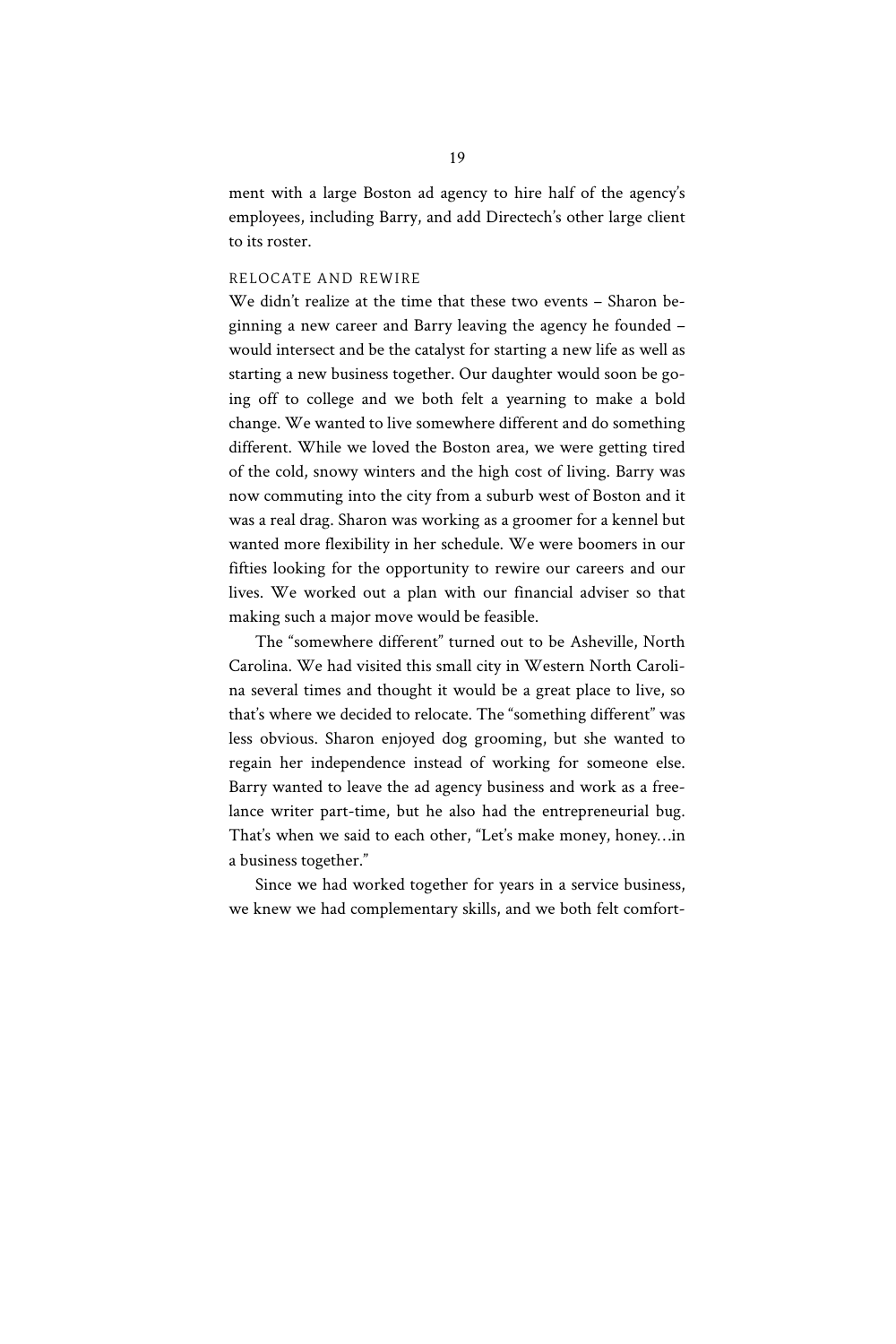able building a business around service. With our combined marketing and sales experience, we knew we could do a great job promoting the business. But what would the business be? We thought about various possibilities, but nothing seemed to click. Then we realized there was a potential business idea staring us in the face: Why not build a service business around Sharon's dog grooming abilities?

By this time, Sharon had graduated from grooming school and had been grooming dogs for about five years. She had developed a real talent for it. It was her creative outlet, much the same way Barry's creative outlet was writing.

We wondered if there was a market for dog grooming in Asheville. While we were having a house built there, we began to explore Asheville from a dog owner's perspective (we had two of our own) and quickly realized that it was a very dog-friendly city. In fact, dogs seemed to be everywhere. We saw dogs being walked on city streets, lying beside their owners in restaurant outdoor seating areas, frolicking in dog parks, running with mountain bikers, and hiking with their owners in Bent Creek National Forest and along the Blue Ridge Parkway. There were plenty of businesses servicing dogs and their owners: pet stores, kennels, dog sitters, dog walkers, dog bakeries, dog boutiques, veterinarians, and groomers.

### BARKING UP THE RIGHT TREE

We were convinced there were enough dogs to warrant another dog groomer, but instead of starting from scratch, we thought it might be smarter to acquire an on-going operation so we could get up to speed quickly and at minimum risk. Even before relocating, we came up with a "business acquisition process" that included the following steps: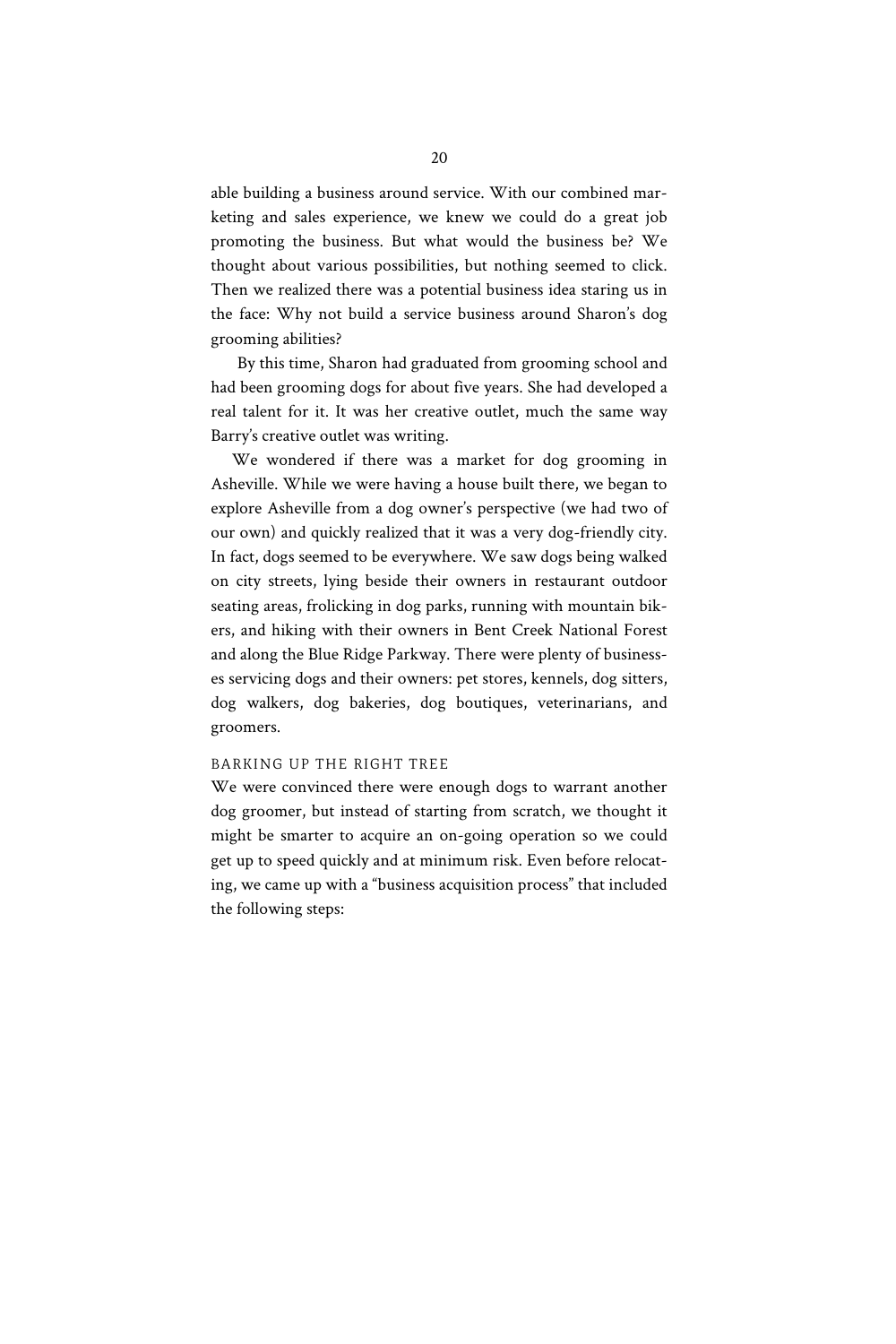- 1. Research dog groomers in the Asheville area and map their locations to determine their service areas
- 2. Conduct drive-bys to assess the appearance of select businesses based on their location
- 3. Compose and send a personal letter to those grooming businesses we might have an interest in acquiring
- 4. Create a Confidentiality Agreement to be signed by prospective sellers
- 5. Based on response to the letter, meet with prospective sellers
- 6. Evaluate the business on the following criteria:
	- a. Service area and competition
	- b. Income for 3 years
	- c. Number of customers and customer turnover
	- d. Types of grooms and prices charged
	- e. Reputation
	- f. Business growth potential
	- g. Assets, equipment and location
	- h. Expenses
	- i. Employees
	- j. Exit plan of owner
- 7. Negotiate with appropriate seller
- 8. Obtain financing
- 9. Purchase business and "re-open" it under our ownership

The letter we sent over Sharon's signature read, in part:

*I would like to take over an existing grooming business with an established clientele. I have no idea if you have ever thought about selling your business, but if there is a chance you might consider it, I would like to speak with you. If you have a potential interest, I can be flexible. For example, I would be happy to have you continue to work in the business, if you so desire.*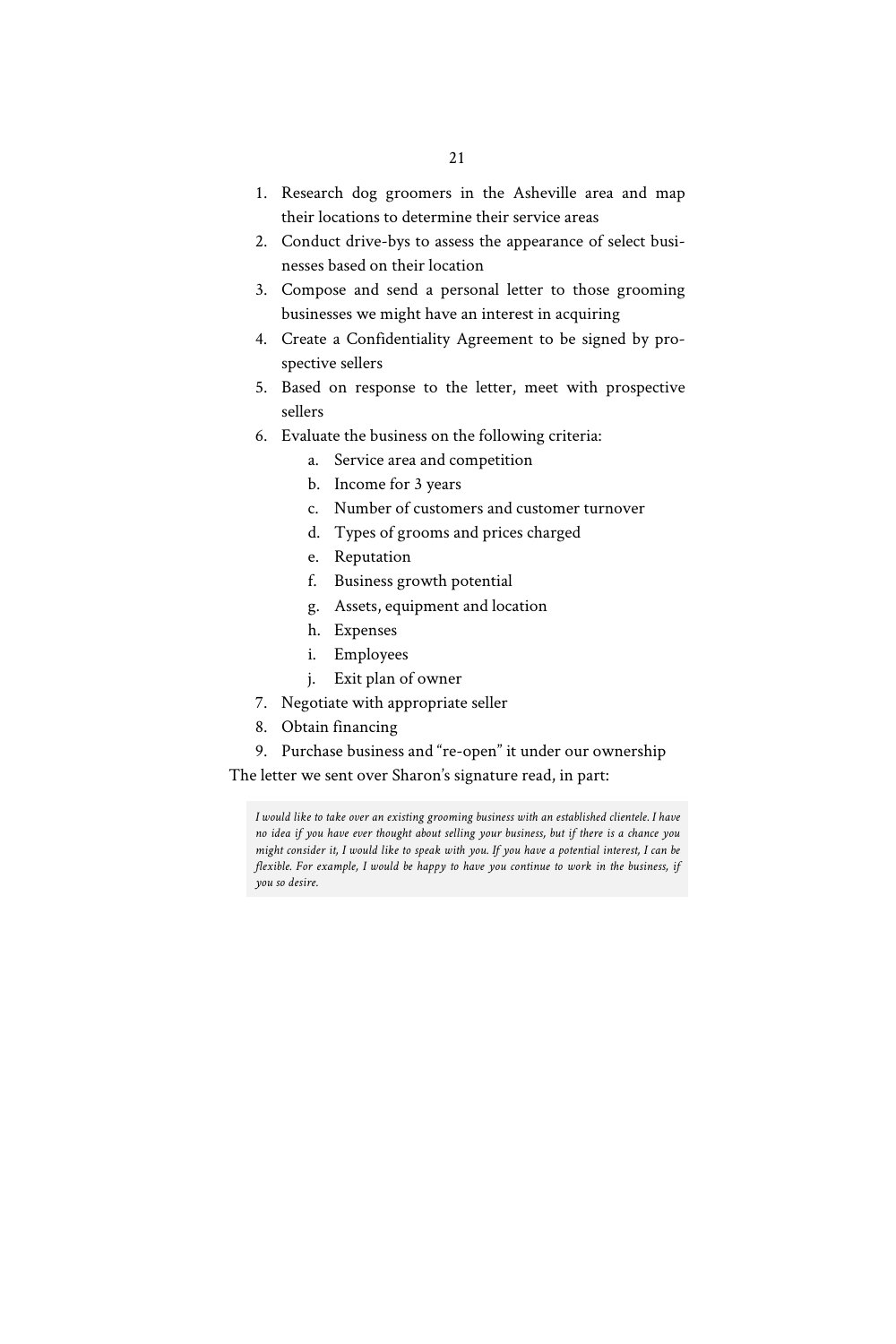We didn't know if anyone would have an interest in selling their grooming business. We were delighted to get responses from two business owners. We sketched out the questions we wanted to ask them, drafted a confidentiality agreement for them to sign, and made arrangements to meet them.

The two businesses were very different. One groomer was located in a town south of Asheville and had been open for only a short time. The owners, also a wife and husband, were interested in selling because they planned to relocate elsewhere. The other business was right in Asheville, had been operating for quite a while, and had an established reputation. The owner/groomer was interested in retiring from the business. We did our due diligence and evaluated both of them using the criteria we had established.

When we returned home, we pored over the information we had obtained and reviewed the photos we had taken of each operation. As we discussed the pros and cons, we realized something about both dog grooming businesses: It dawned on us that they were *retail operations*. These groomers had to keep their shops open all day, every day, just like a retail store. While their businesses primarily consisted of customers who made appointments to have their dogs groomed, anyone could walk in during the day to buy merchandise or make an appointment. If the groomers weren't busy, they would even agree to groom walk-ins, not unlike a beauty salon that accepts walk-in customers for hair styling.

We wrestled with the idea of running a full-time retail business. While Sharon loved the idea of grooming dogs and being her own boss, she didn't like the idea of working retail hours or paying monthly rent. In fact, neither of us could justify the time commitment we felt would be needed to operate a retail store. We really didn't want to be held prisoner by a business that needed to be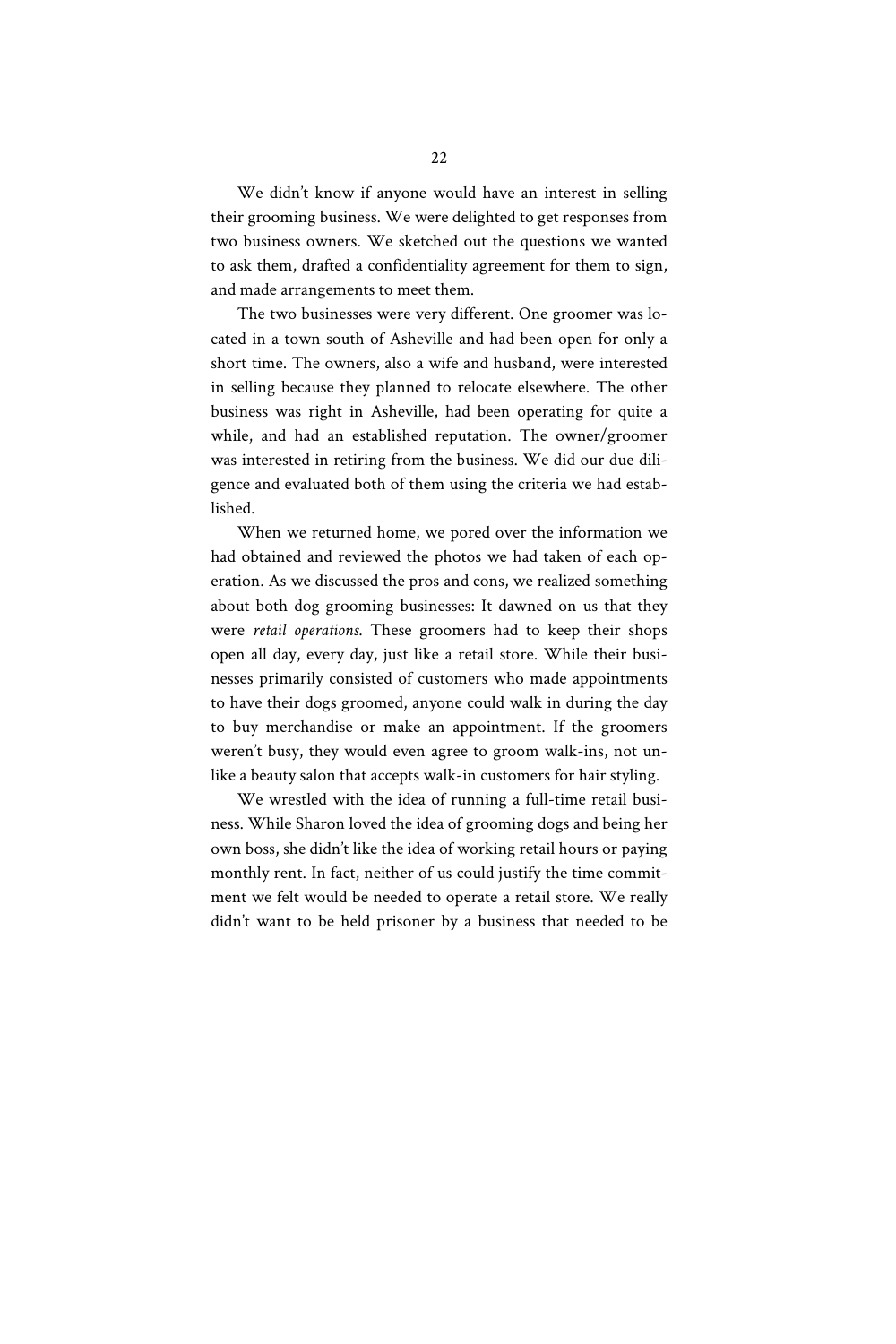opened five or even six days a week, eight or nine hours a day. It would likely mean that Sharon would have to work full-time, which wasn't her interest, and it very well could mean hiring other employees. We didn't want that either – we knew from past experience that personnel management was a challenge we'd rather avoid.

We were in a quandary. We believed both of the grooming businesses had potential. We thought the owners would be willing to sell if we offered a fair price. The problem was now we were anything but sure that we wanted to run a retail dog grooming business. We weren't afraid of working hard to open and build a business, but we just couldn't get used to the idea of being fulltime retailers. So where would we go from here?

### THE "AHA!" MOMENT

Discouraged but not deterred, we thought about alternatives to running a traditional retail store. For example, we considered operating a grooming parlor with hours by appointment only and no merchandise component, which would limit the time we would have to be open. We dismissed that idea, because we figured it would be an inefficient use of rented space and our operating costs would be too high.

Then one day, Sharon was looking through a grooming magazine and she read an article about mobile dog grooming. Apparently, there was an entire segment of the grooming industry that was literally on wheels. Mobile groomers in specially equipped vans went to customers' homes to groom their dogs. It appeared that this service was especially popular in Florida and California.

We talked about the mobile dog grooming concept and found it immediately appealing. With a mobile grooming van, Sharon could be her own boss and we could run our own business with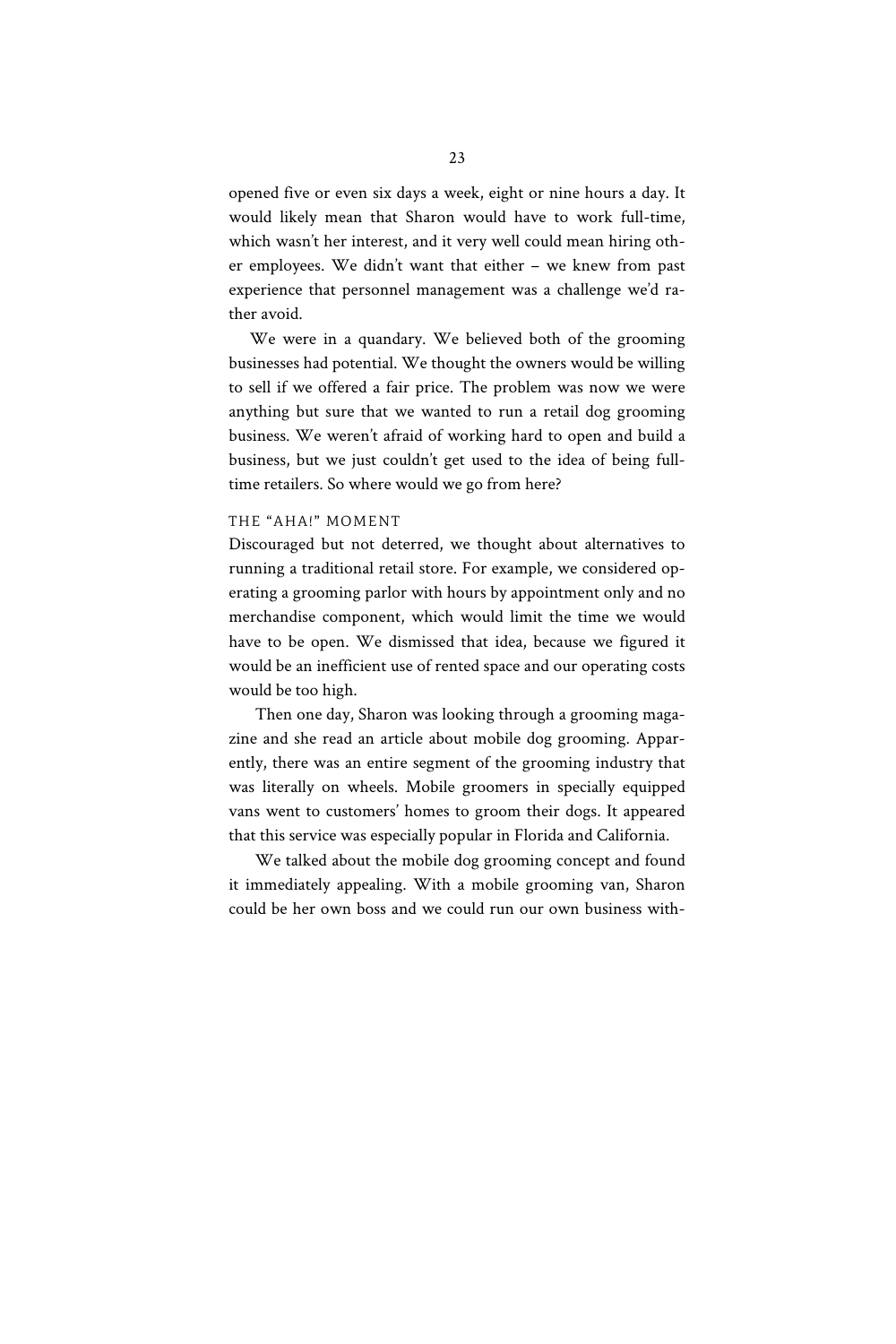out the constraints of a retail store. Sharon could set her own schedule and work as little or as much as she wanted, so she would have maximum flexibility. With Barry handling the business and marketing, Sharon could concentrate on grooming and not have to worry about the business details.

The more we thought about it, the more we thought mobile dog grooming would be perfectly suited to Asheville. Here's why: When we were exploring Asheville's housing market, we noticed that the nicest homes were located in residential communities. Unlike where we lived in Massachusetts, the Asheville area had no zoning to protect residential neighborhoods. If you didn't live in a residential community, you had the potential of having an industrial plant as your neighbor. That's right, just about anything could be built right next door to your home. This was the reason we bought a home in a South Asheville residential community, and why communities were so popular in the Asheville area.

Because residential communities were common, they made easy targets for mobile dog grooming. We reasoned that if we could target our business and saturate certain communities close to one other, we could keep travel to a minimum. That would limit our gas usage, which we assumed was going to be a big expense of mobile grooming. As we researched the business further, it became clear that mobile dog groomers were charging higher prices than retail grooming operations. As a result customers would selfselect; a customer had to be able to want and afford the convenience of mobile grooming. Clearly, it was a service designed for upscale dog owners who were not going to object to paying a premium price.

Mobile dog grooming was our "Aha!" moment. We politely told the owners of the two grooming businesses we had been considering that we were no longer able to pursue a possible acquisi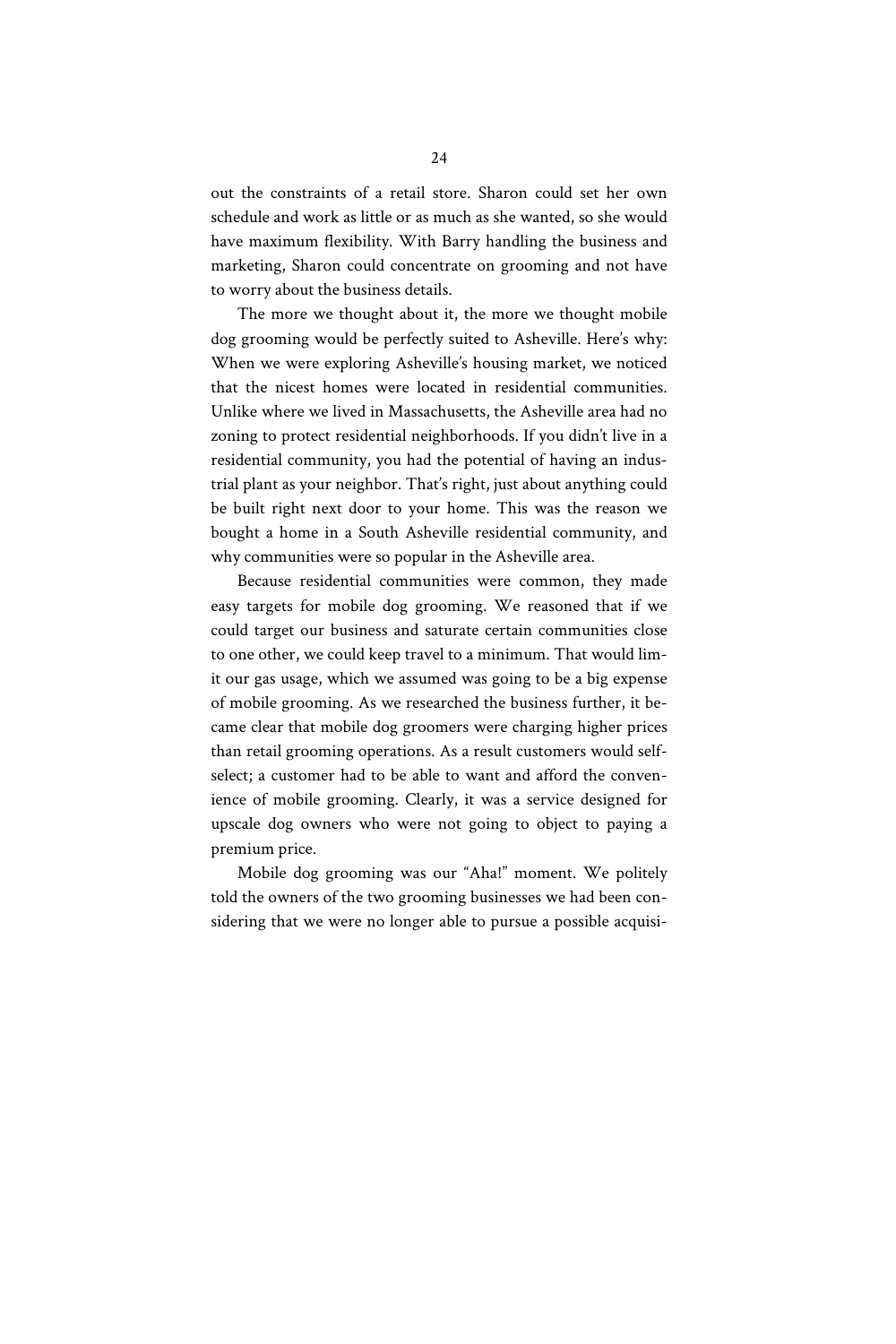tion. Instead, we began to conceptualize plans for a mobile dog grooming business. We found out there were a few other mobile dog groomers operating in the Asheville area, but we felt there would be plenty of business for us.

Sharon already had a name in mind: Bandanas. I liked it right away – Asheville was located in Western North Carolina, which had its own rugged, individual connotation. No, it wasn't "cowboy country," but we did see lots of dogs in Asheville wearing bandanas. We also knew it was common for dog groomers to give out bandanas with each groom. The name was relevant and had a friendly sound. I suggested calling the service "Bandanas Mobile Grooming Salon." And so a business idea was born.

### WHAT'S *YOUR* "AHA!" MOMENT?

Let's face it – dog grooming isn't for everyone. But it seemed like a great fit for us, given Sharon's skill and passion, Barry's desire to try his hand at something new and different, and what we both perceived was a business opportunity with real potential. It was a service business that would involve dealing directly with clients, and given our background, we were comfortable with that.

Luckily for us, it turned out that pet services was a booming segment of the service industry, and it still is. If you both love pets, there are other opportunities in this area that may be of interest to you, including dog walking, pet sitting, and even removing dog poop; in fact, we know a local entrepreneur who is cleaning up…!

Obviously, one of the biggest decisions you'll have to make early on is what type of service business you both want to start and run. We believe strongly that a couple needs to have a common passion that turns into a common vision for a business. This doesn't mean you both have to be passionate about the same thing, but it does mean you have to share the same goal. In our case, Sha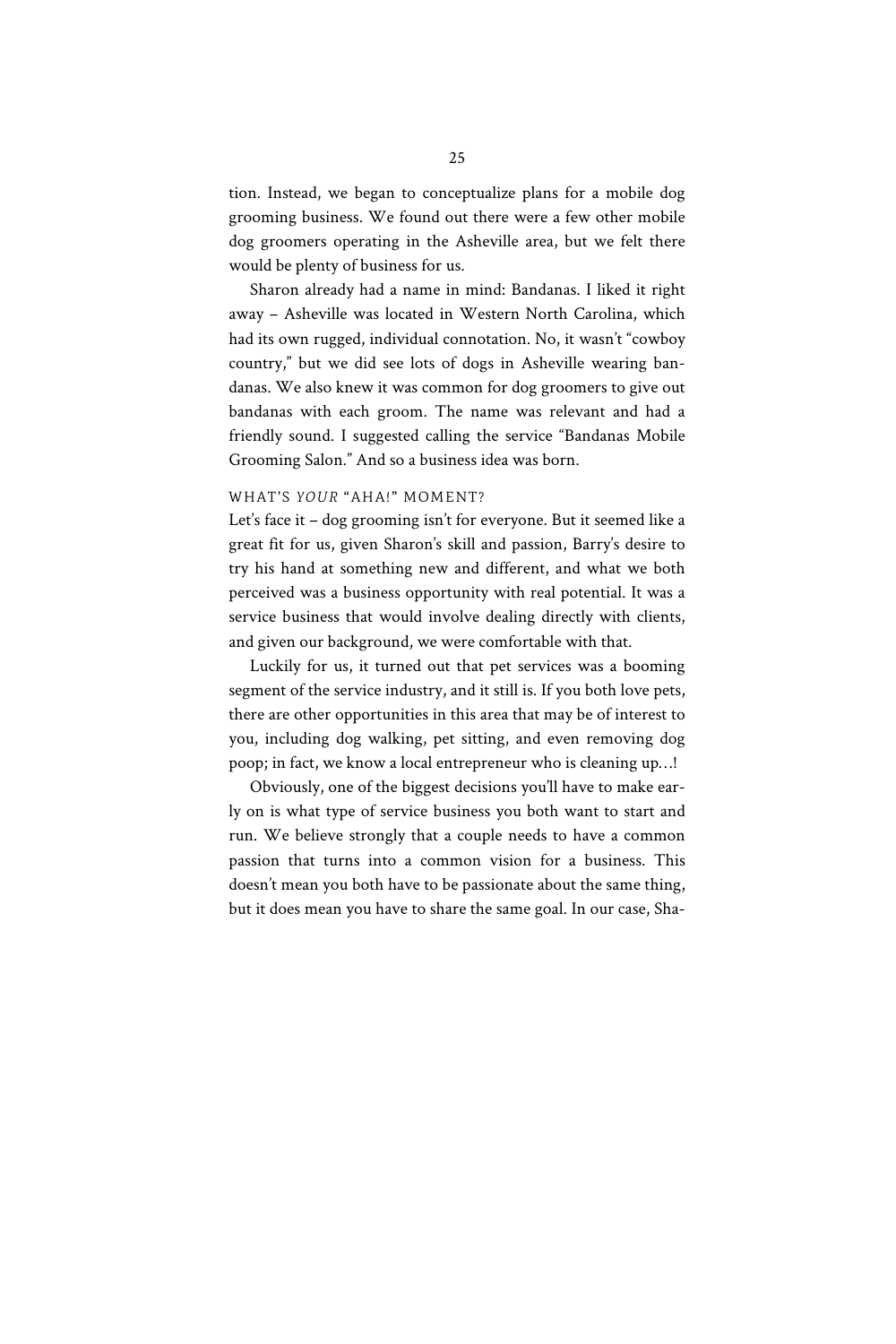ron was passionate about dog grooming, and Barry was passionate about running a service business. She had the specific skill set for the particular service; he had the ability to apply his broad business management and marketing experience to starting and running the business. Barry just as easily could have started another type of service business, but he recognized he could be a good partner and contribute to a business that centered around Sharon's skills. We both had a passion for animals and also for providing excellent service to clients.

As you think about the type of service business you might want to operate, take a critical look at your strengths and weaknesses, as well as your interests. What are you both passionate about? Is there something that each of you love to do that has the potential to cross over? Can you leverage your past business experience to create a new business opportunity for both of you? The key thing is to find common ground and a common sense of purpose. Sound familiar? It should – the process of deciding on what business to pursue isn't too different from understanding how to make life decisions together as a couple.

It makes sense before you decide on a particular business to research service business ideas that have the greatest potential. Countless service businesses exist in a wide variety of areas. These businesses are generally divided into two categories: services to consumers and services to businesses. These categories are further sub-divided based on the type of services provided. You'll be able to make some obvious initial cuts; for example, if neither you nor your partner are particularly interested in financial management, you certainly wouldn't want to start a business that offers bookkeeping or accounting services. If either of you has experience in past positions working with businesses, you might be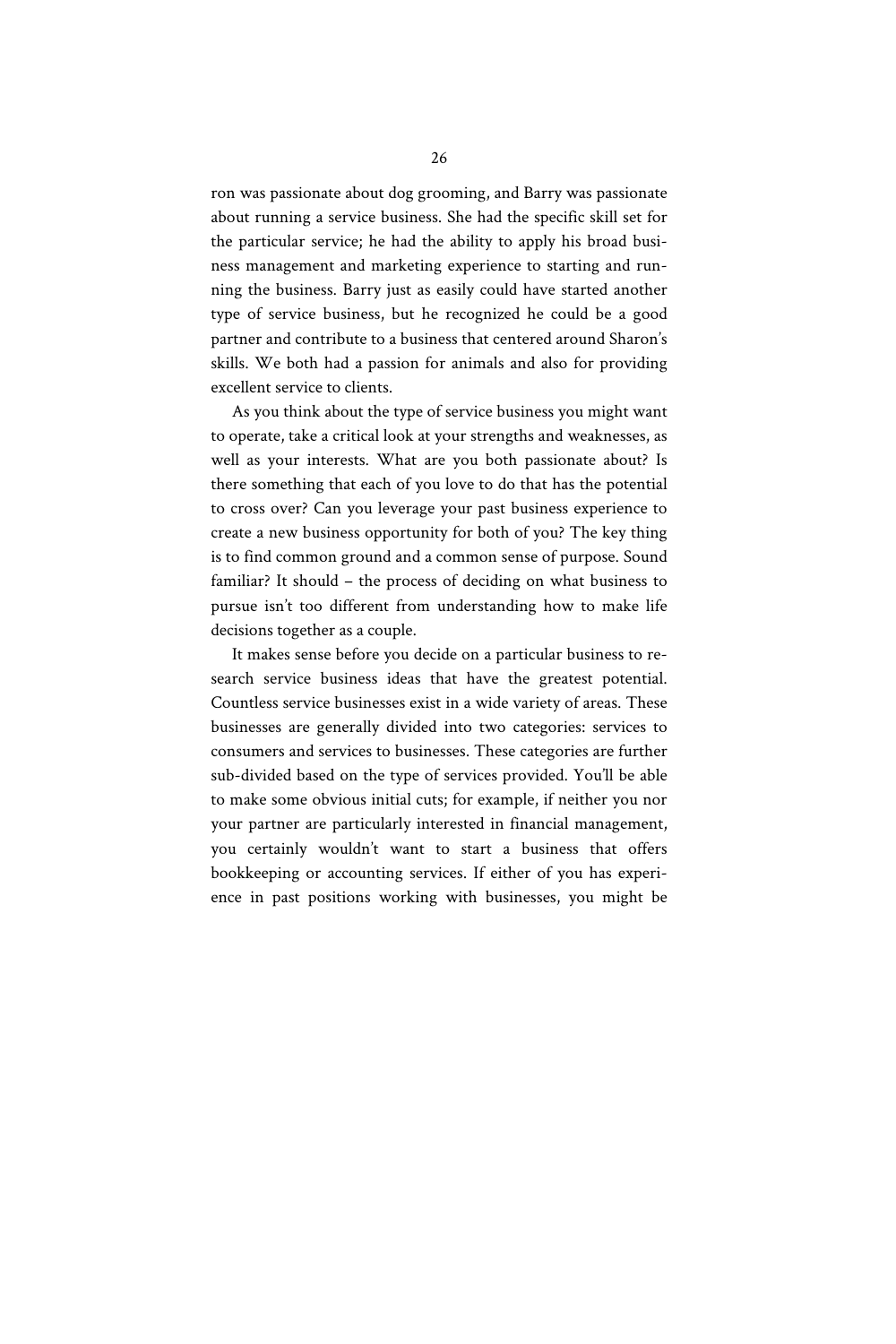comfortable starting a business that focuses on servicing businesses rather than consumers.

There are many lists of top service business ideas. Sources worth exploring include the magazines *Entrepreneur*, *Fast Company*, and *Inc.*, the newspaper *The Wall Street Journal*, and government sources such as the Small Business Administration (www.sba.gov) and the Bureau of Labor Statistics (www.bls.gov). Additional sources are listed in the **Resources** section of this book.

When you are deciding on a service business, you need to look at a combination of factors to minimize your risk. Your decision should include not only your skills and interests but also the potential need for the services you wish to provide in your particular geographic or trading area. If you want to run a service business near where you live, do some research to determine whether there is enough revenue potential in your area and what competition may exist for your particular kind of business. If your idea involves running an online service business, your geographic area may be less relevant, but the online competitive environment becomes all the more important.

Look at the process as a kind of balancing act: Balance your capabilities and your business interests against the potential for success in the service area you select. On the positive side, if you both have years of experience working for other companies, you are well aware of your capabilities as individuals. You probably already have a good amount of business acumen. If your experience includes dealing directly with customers or clients, so much the better. Having previous experience working in the business world will significantly limit your risk – and this is one reason why starting a service business together is ideally suited to more mature couples.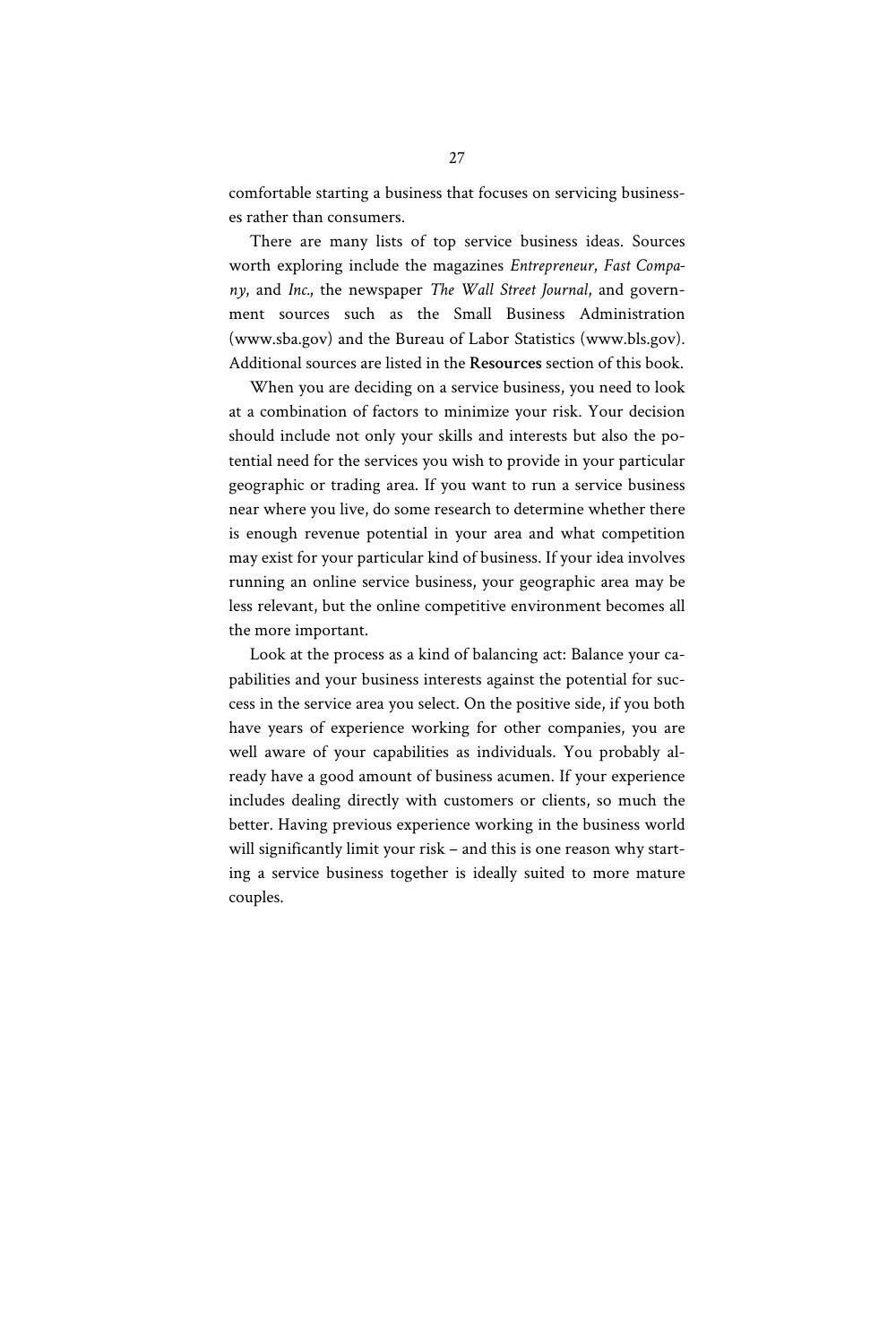So what is the best way to evaluate a business idea and turn it into a reality? That's what we'll talk about in the next chapter.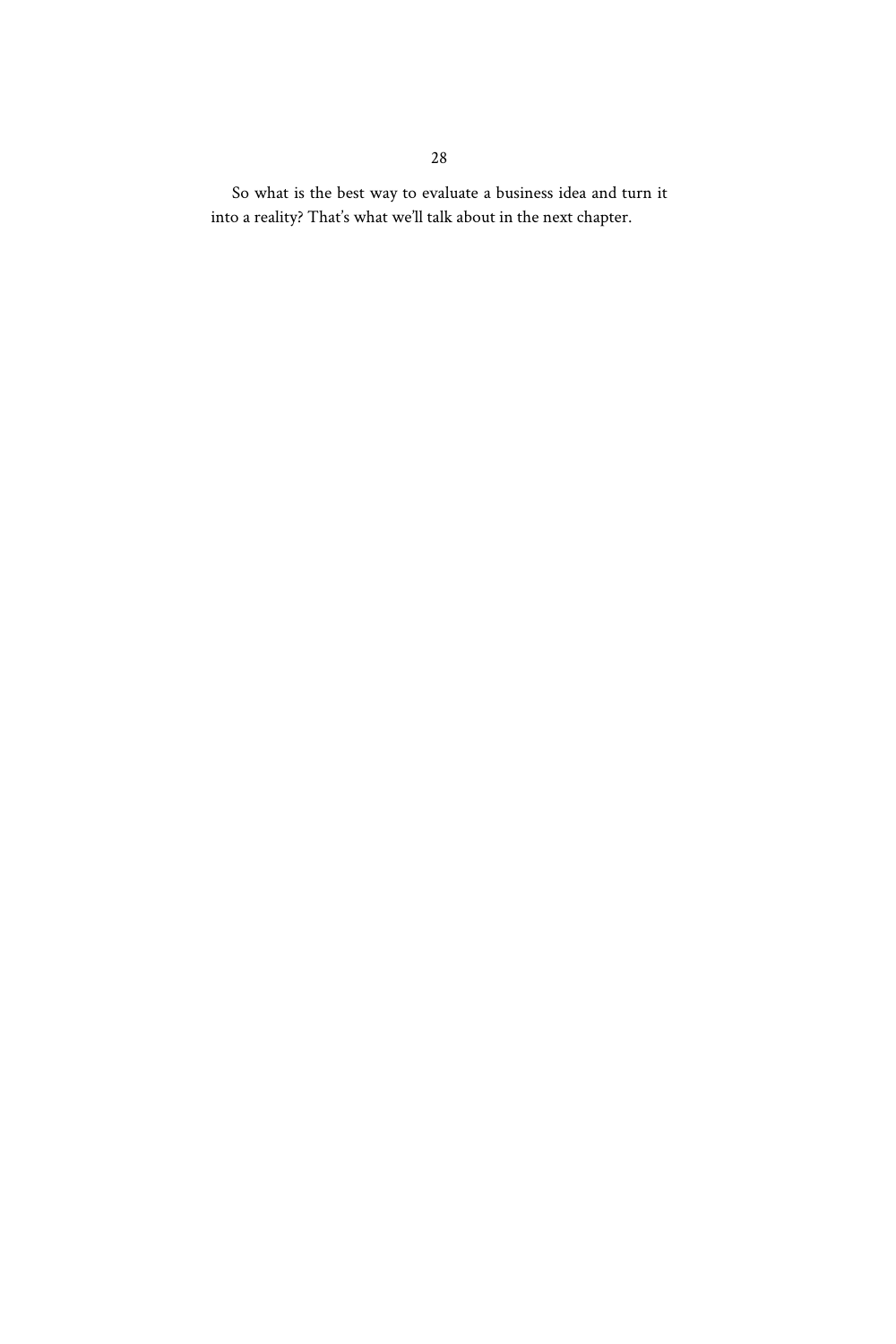Consider This…

- Think long and hard about owning a business together before you make the move.
- Be honest with yourselves about your desire and ability to work together.
- Understand and appreciate your differences and turn them into complementary assets instead of liabilities.

We were fortunate in that we had worked together at two different companies before starting our own business together. Because of these previous experiences, we got to know each other's working style, each other's strengths and weaknesses, and how we could best complement each other's capabilities. We learned, for example, that Barry was more conceptual – the "big idea" person – with a penchant for creative writing. Sharon was more pragmatic, the down-to-the-details person. But we were both hell-bent on quality and service. This made for a great team, since our skill sets were different but our values were the same. Still, Sharon could contribute ideas and Barry could relate to things at the detail level. We respected and were accepting of each other's capabilities. Our personalities were also different yet complementary – Barry tended to be "hot" – a little more intense – while Sharon was "cool" – level-headed and steady. You might say the sum of the parts was greater than the whole.

You and your partner should do a self-assessment (we've included an assessment tool in Chapter 9) so you can identify your unique skills and learn how you both can make the best use of your talents and capabilities without conflicting with one another. For couples to be successful at working together, they need to un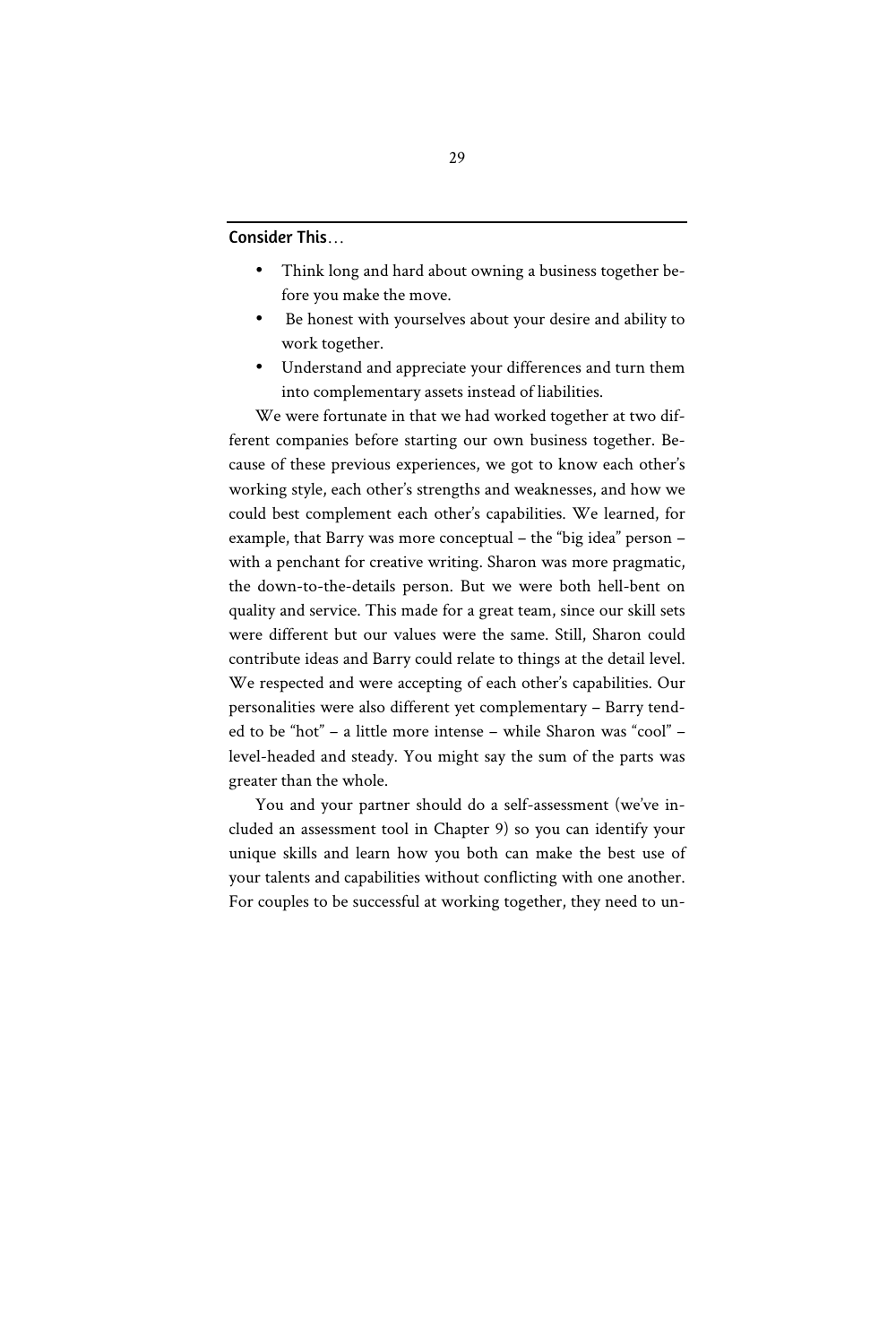derstand and acknowledge each other's differences, define distinct roles, treat each other with mutual respect, and be willing to share power. In fact, throughout our business and personal lives, we have each made an effort to "pass the power ball" back and forth, always making sure that one person is never calling all the shots all the time.

Here's something else you may have to work on: Living together and working together as a couple can be intense and, at times, overwhelming. As we learned even before we owned a business, working together blends a couple's personal lives with their careers, and it's very difficult to maintain separation between these two aspects of life. It's only natural to discuss business situations that you face even when you are out of the office. You need to remember, however, that setting boundaries is important to the health of yourselves and other members of your family. Just like sharing power, knowing when to turn off your business life and protect your personal life is an acquired skill that takes some practice.

As you're considering co-owning a business, ask yourselves the following questions:

- 1. Are we starting a business we both share a passion about a business built on common ground that both of us can embrace and enjoy?
- 2. Are we in a financial position, or do we have access to financing, that allows us to start a business without putting our personal lives at risk?
- 3. Is my partner someone I think I could work with in a business setting, day in and day out, sharing the pressures and challenges of running a business?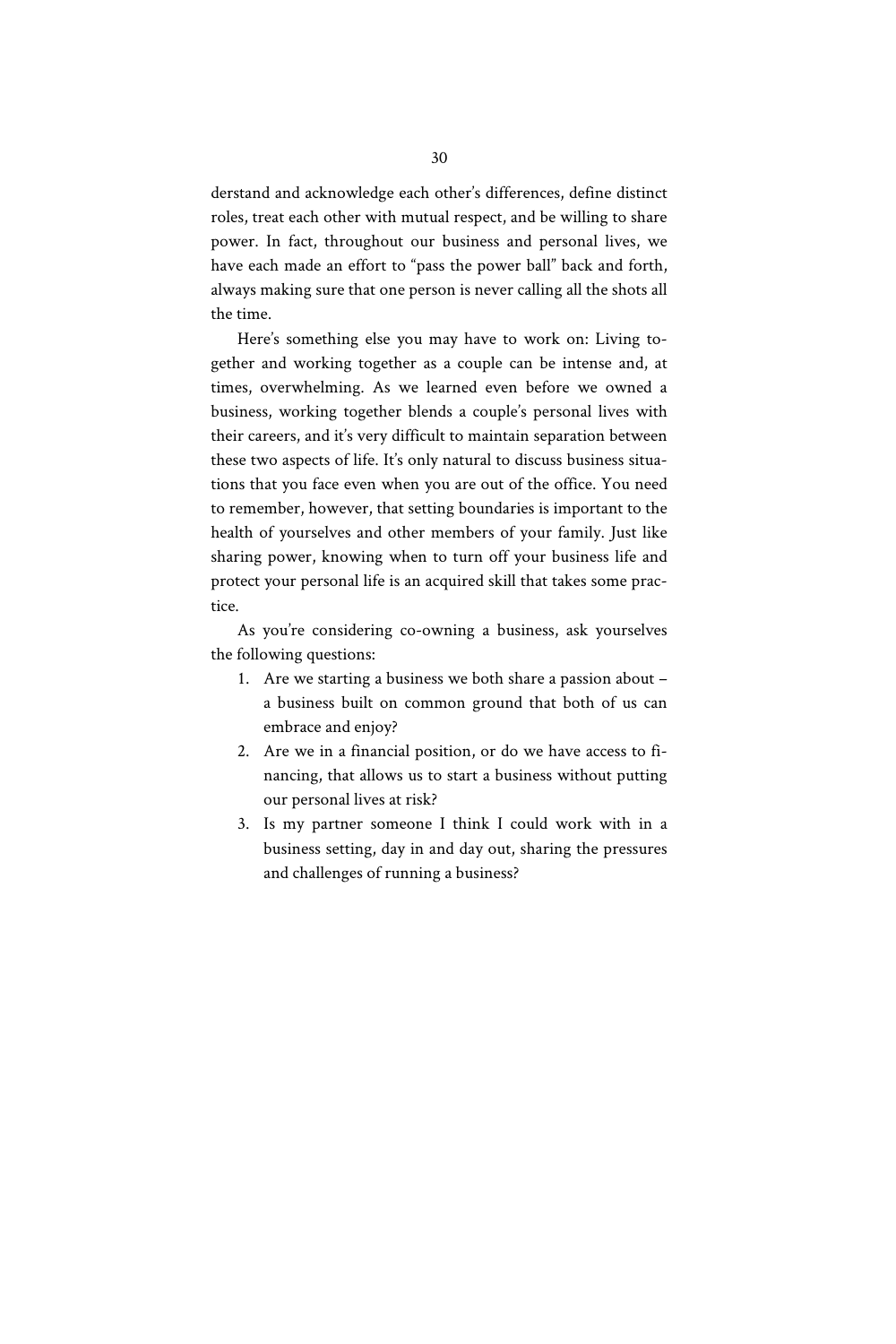- 4. Can we maintain a professional distance from each other and work as business partners without letting personal issues get in the way?
- 5. Do we have complementary skills that will allow each of us to play specific and distinct roles, making the business stronger because of our combined skills, and are we able to blend these skills together without causing conflict?
- 6. Are we willing to share the responsibility of owning a business together, understanding that our personal and business lives will overlap and it is often difficult to separate the two?
- 7. Do we have the type of relationship in which we can "pass the power ball" back and forth so both partners feel equally empowered?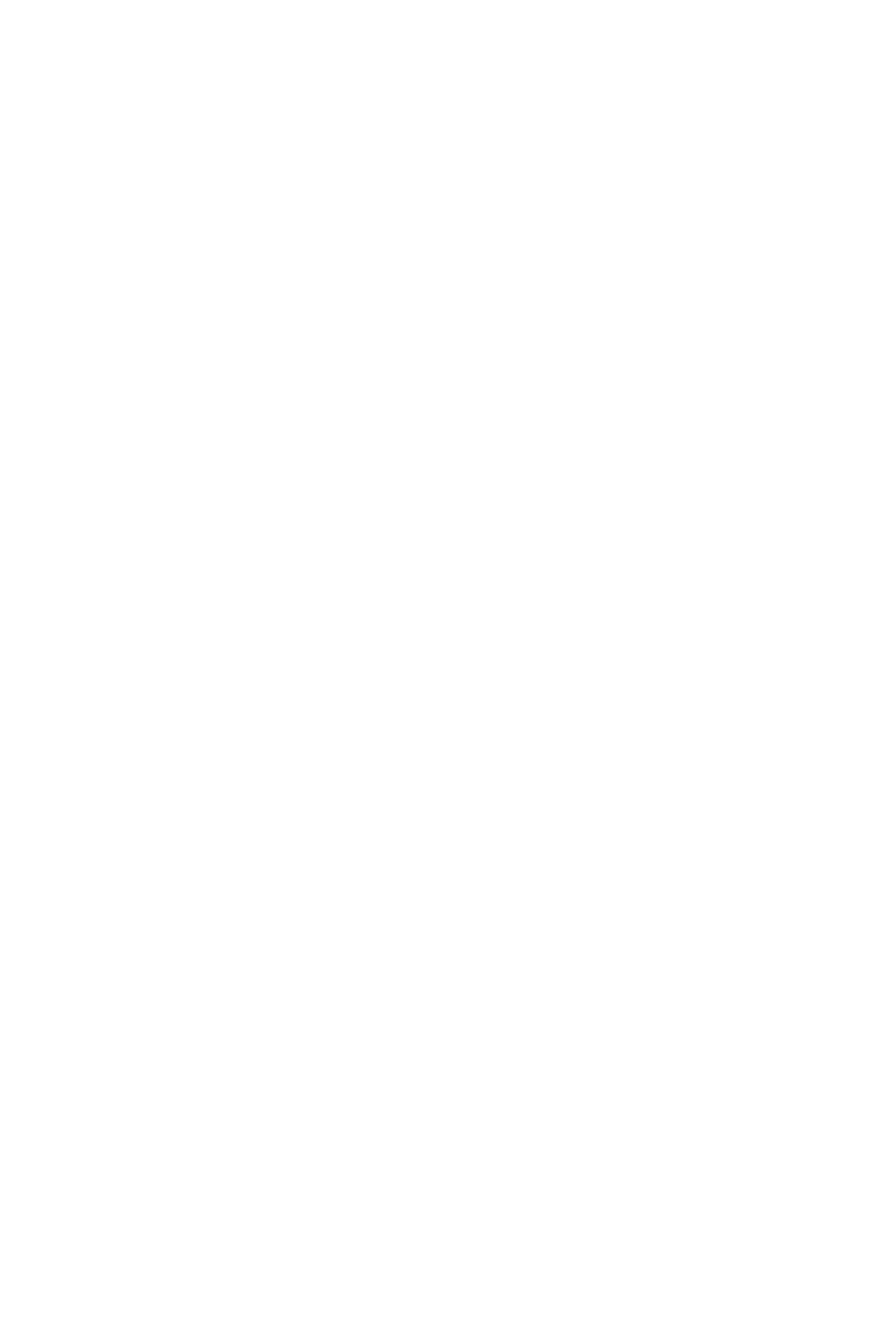# Notes

1. Testimony of Dane Stangler, Vice President, Research and Policy, Ewing Marion Kauffman Foundation, before the U.S. Senate Special Committee on Aging & the Senate Committee on Small Business and Entrepreneurship, February 12, 2014

2. Family Firm Institute, Inc., "Global Data Points," www.ffi.org/?page=globaldatapoints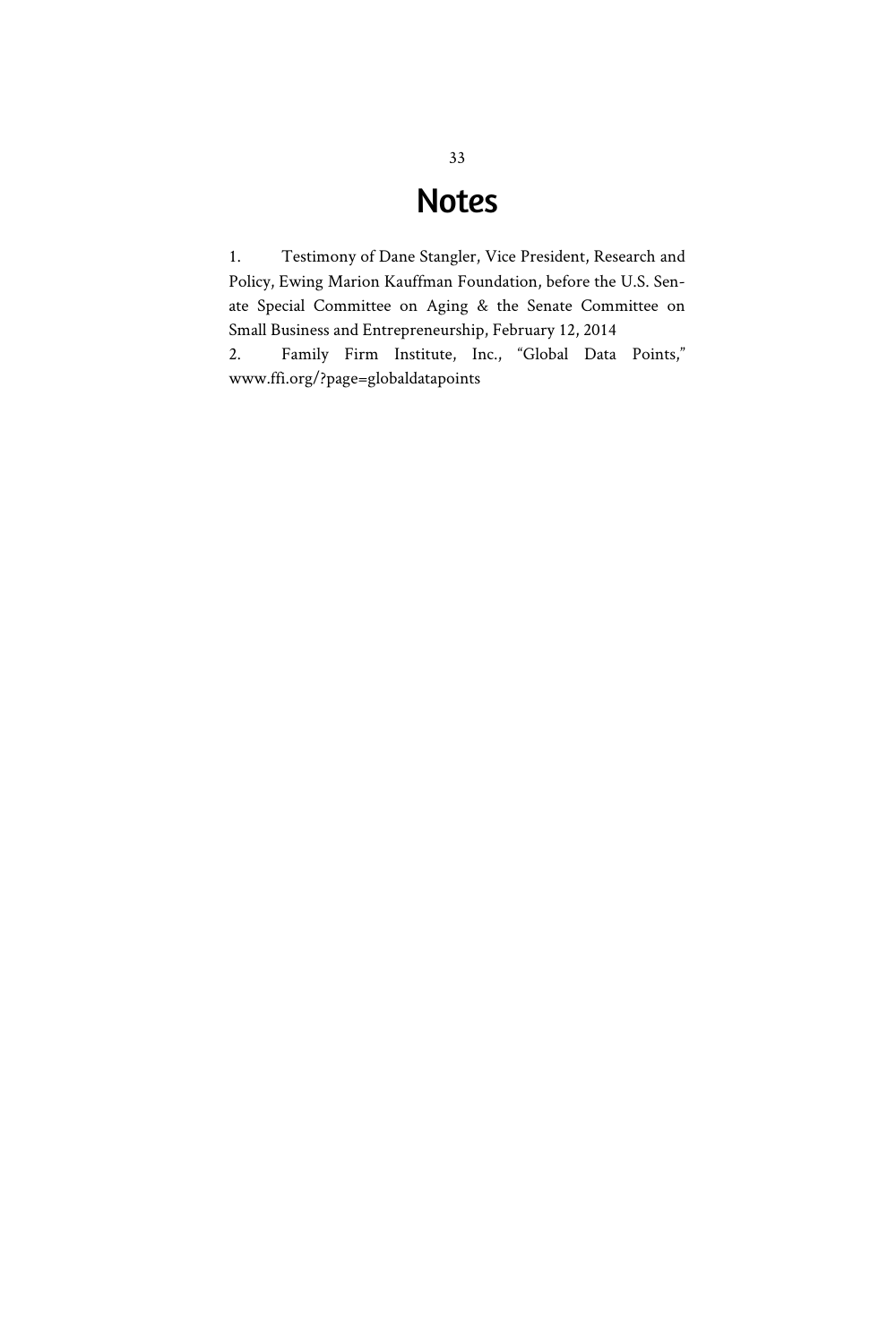# About the Authors

Barry Silverstein and Sharon Wood have worked together in one capacity or another for over three decades. They have also been married to each other for nearly that long. Silverstein and Wood met while working for a direct marketing firm. Later, when Silverstein started his own direct marketing agency, Wood joined him to direct new business development.

After successful careers in marketing and sales, Silverstein and Wood decided to relocate from Massachusetts to Asheville, North Carolina. That's when they started a small service business together. They sold the business six years later. They proved without question that couples can not only successfully work together, they can start and run a business together. They documented their experience in the book, *Let's Make Money, Honey: The Couple's Guide to Starting a Service Business***.**

Silverstein and Wood continue to collaborate as volunteers for Asheville Humane Society. Wood is a retired certified dog groomer who now donates her time and expertise grooming shelter dogs to make them more attractive to potential adopters. Silverstein is a freelance writer and brand marketing consultant. Silverstein is the author of six non-fiction books, including *Business-to-Business Internet Marketing* (the first book written on the subject) and *The Breakaway Brand*. He self-publishes eGuides for small businesses, teaches an online course, *Big Brand Strategies for Small Brands*, and is a volunteer brand marketing counselor at a Small Business Center.

The couple resides in the Asheville, North Carolina area.